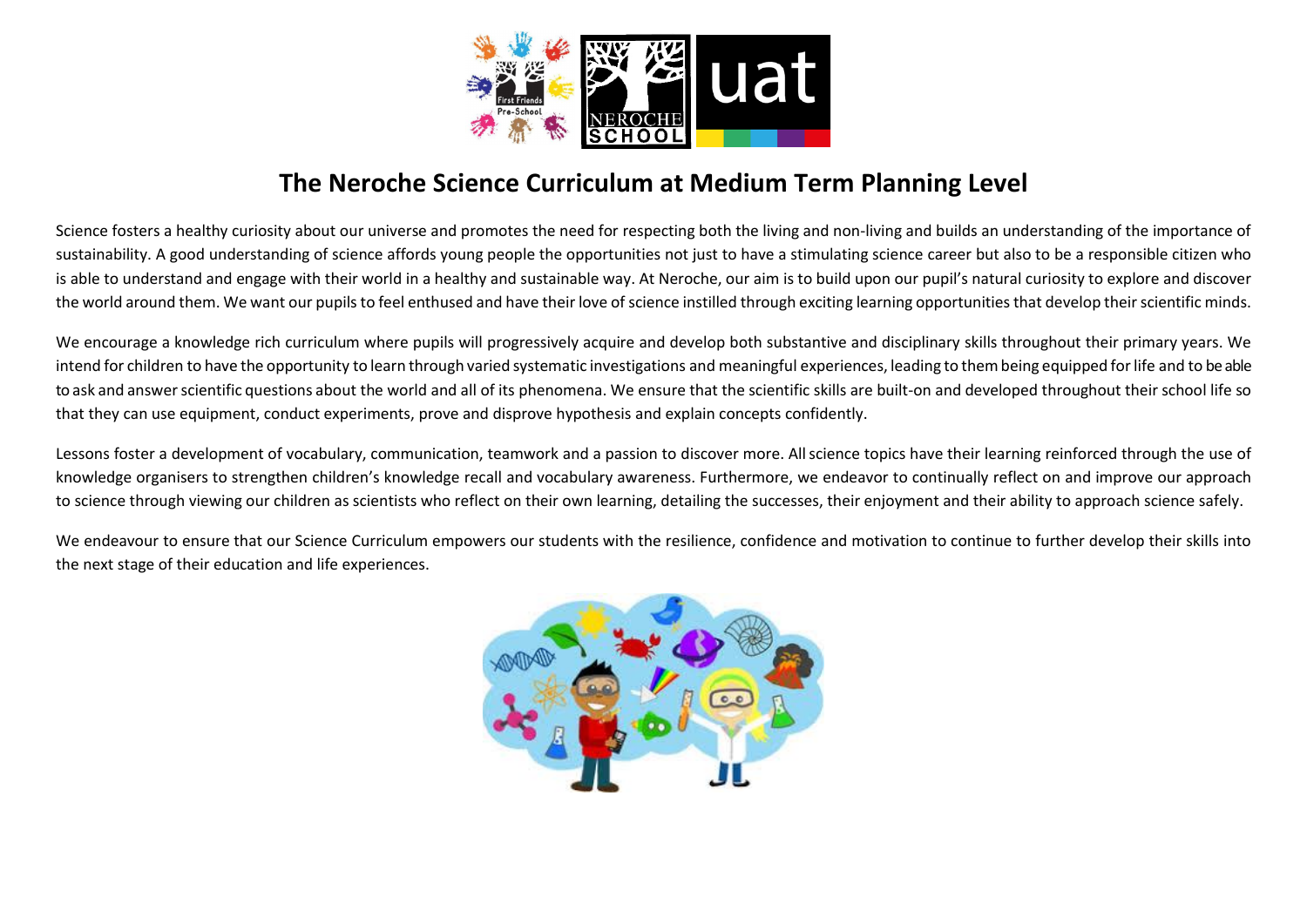|                                                                                                             | <b>EYFS</b>                                                                                                                                                                                                                                                                                                                                                                                                                                                                                                                                                                                                                                                                                                                                                                                                                                                      |                                                                                                              |                                                                                                                                                                                                                                                                                                                                                                                                                                                                                                                                                                                                                                                                                                                                                                                                                                                                                                                                                                                                                                                                                                |                                                                                                                                                             |                                                                                                                                                                                                                                                                                                                                                                                                                                                                                                                |                                                                                                     |  |
|-------------------------------------------------------------------------------------------------------------|------------------------------------------------------------------------------------------------------------------------------------------------------------------------------------------------------------------------------------------------------------------------------------------------------------------------------------------------------------------------------------------------------------------------------------------------------------------------------------------------------------------------------------------------------------------------------------------------------------------------------------------------------------------------------------------------------------------------------------------------------------------------------------------------------------------------------------------------------------------|--------------------------------------------------------------------------------------------------------------|------------------------------------------------------------------------------------------------------------------------------------------------------------------------------------------------------------------------------------------------------------------------------------------------------------------------------------------------------------------------------------------------------------------------------------------------------------------------------------------------------------------------------------------------------------------------------------------------------------------------------------------------------------------------------------------------------------------------------------------------------------------------------------------------------------------------------------------------------------------------------------------------------------------------------------------------------------------------------------------------------------------------------------------------------------------------------------------------|-------------------------------------------------------------------------------------------------------------------------------------------------------------|----------------------------------------------------------------------------------------------------------------------------------------------------------------------------------------------------------------------------------------------------------------------------------------------------------------------------------------------------------------------------------------------------------------------------------------------------------------------------------------------------------------|-----------------------------------------------------------------------------------------------------|--|
|                                                                                                             | learning will take place.                                                                                                                                                                                                                                                                                                                                                                                                                                                                                                                                                                                                                                                                                                                                                                                                                                        |                                                                                                              |                                                                                                                                                                                                                                                                                                                                                                                                                                                                                                                                                                                                                                                                                                                                                                                                                                                                                                                                                                                                                                                                                                |                                                                                                                                                             | At this stage, learning is not necessarily a linear process. Children's interests are at the heart of learning in the EYFS, so these are the possible themes through which                                                                                                                                                                                                                                                                                                                                     |                                                                                                     |  |
| Possible key<br>learning emphasis<br>to facilitate<br>progression<br>(alongside<br>children's<br>interests) | All about<br>me/starting school<br>New beginnings<br><b>Harvest</b><br>Autumnal changes<br>People who help us                                                                                                                                                                                                                                                                                                                                                                                                                                                                                                                                                                                                                                                                                                                                                    | <b>Festivals and</b><br><b>Celebrations</b><br>Diwali<br>Bonfire night<br>Remembrance<br>Winter<br>Christmas | <b>Toys</b><br>New Year<br>Valentine's Day<br>Pancake Day<br>Superheroes<br><b>Teddies</b><br>Vehicles                                                                                                                                                                                                                                                                                                                                                                                                                                                                                                                                                                                                                                                                                                                                                                                                                                                                                                                                                                                         | <b>Fantasy and</b><br><b>Adventure</b><br>(Storytelling)<br>Signs of Spring<br><b>Mothering Sunday</b><br>Easter<br>Superheroes<br><b>Traditional tales</b> | <b>Science and</b><br>investigation<br>Growing plants<br>Animals<br>Insects<br><b>Dinosaurs</b><br>Changes                                                                                                                                                                                                                                                                                                                                                                                                     | <b>Places</b><br>Seaside<br>Summer<br>Transition to Yr1<br>Food around the world<br>Our environment |  |
|                                                                                                             |                                                                                                                                                                                                                                                                                                                                                                                                                                                                                                                                                                                                                                                                                                                                                                                                                                                                  |                                                                                                              |                                                                                                                                                                                                                                                                                                                                                                                                                                                                                                                                                                                                                                                                                                                                                                                                                                                                                                                                                                                                                                                                                                | Understanding the World - The Natural World                                                                                                                 |                                                                                                                                                                                                                                                                                                                                                                                                                                                                                                                |                                                                                                     |  |
| 2-year-old<br>curriculum                                                                                    | $\bullet$<br>$\bullet$<br>$\bullet$                                                                                                                                                                                                                                                                                                                                                                                                                                                                                                                                                                                                                                                                                                                                                                                                                              |                                                                                                              |                                                                                                                                                                                                                                                                                                                                                                                                                                                                                                                                                                                                                                                                                                                                                                                                                                                                                                                                                                                                                                                                                                |                                                                                                                                                             |                                                                                                                                                                                                                                                                                                                                                                                                                                                                                                                |                                                                                                     |  |
| 3- and 4-year-<br>old<br>curriculum                                                                         | Notices detailed features of objects in their environment<br>-Identify the changes that take place in the natural<br>world in the autumn and winter.<br>-Know how the changing seasons affects their own<br>behaviour, experiences and needs e.g. longer nights,<br>needing to wear warmer clothing, turning on the<br>heating.<br>-Explore collections of natural materials, e.g. shells,<br>pebbles, bark, pinecones<br>-Use all senses to explore the natural world around<br>them<br>-Use descriptive vocabulary to talk about what they<br>observe<br>-Investigate and make arrangements with natural<br>materials<br>-Explore different technology that supports children<br>to investigate the world around them, e.g.<br>magnifying glass, binoculars, wind up torch shadows,<br>cogs, tablets to take photos.<br>Remembers where objects belong outside |                                                                                                              | Can talk about some of the things they have observed such as plants, animals, natural and found objects<br>Enjoys playing with small world reconstructions, building on first-hand experiences, e.g. visiting farms, garages, train tracks, walking by river or lake<br>-Identify the features in the natural world of winter<br>and spring.<br>-Notices detailed features of objects in their<br>environment<br>-Can talk about some of the things they have<br>observed and experienced such as plants, animals,<br>natural and found objects<br>-Enjoys playing with small world reconstructions,<br>building on first-hand experiences, e.g. visiting farms,<br>garages, train tracks, walking by river or lake<br>-Explore making and feeling different forces, e.g.<br>pushing water with plastic boat, stretch elastic band,<br>snap twig, magnets<br>-Use vocabulary related to the exploration of forces<br>-Describe and explore man made materials<br>-Talk about the use of forces on everyday objects,<br>machinery. E.g. retracting door, boats, trains, gravity,<br>aeroplanes. |                                                                                                                                                             | -Identify the features in the natural world of spring<br>and summer.<br>-Explore plants in their immediate environment.<br>Plant seeds to watch how they grow and make<br>observations over time, e.g. verbalising what they<br>can see, taking photos etc.<br>-Watch how things change over time, e.g. an apple<br>core going brown, ice cubes melting, eggs cooking.<br>-Begin to understand the need to respect and care<br>for the natural environment and all living things, e.g.<br>habitat erosion etc. | share stories about the environment, climate change,                                                |  |
| Reception<br>curriculum                                                                                     | $\bullet$<br>natural world in the autumn.<br>$\bullet$<br>affects the natural world.                                                                                                                                                                                                                                                                                                                                                                                                                                                                                                                                                                                                                                                                                                                                                                             | Identify the changes that take place in the<br>Know that the seasons change and that this                    | $\bullet$<br>winter and spring.                                                                                                                                                                                                                                                                                                                                                                                                                                                                                                                                                                                                                                                                                                                                                                                                                                                                                                                                                                                                                                                                | Identify the features in the natural world of                                                                                                               | Make close observations.<br>$\bullet$<br>and animals.                                                                                                                                                                                                                                                                                                                                                                                                                                                          | Know the names of different common plants                                                           |  |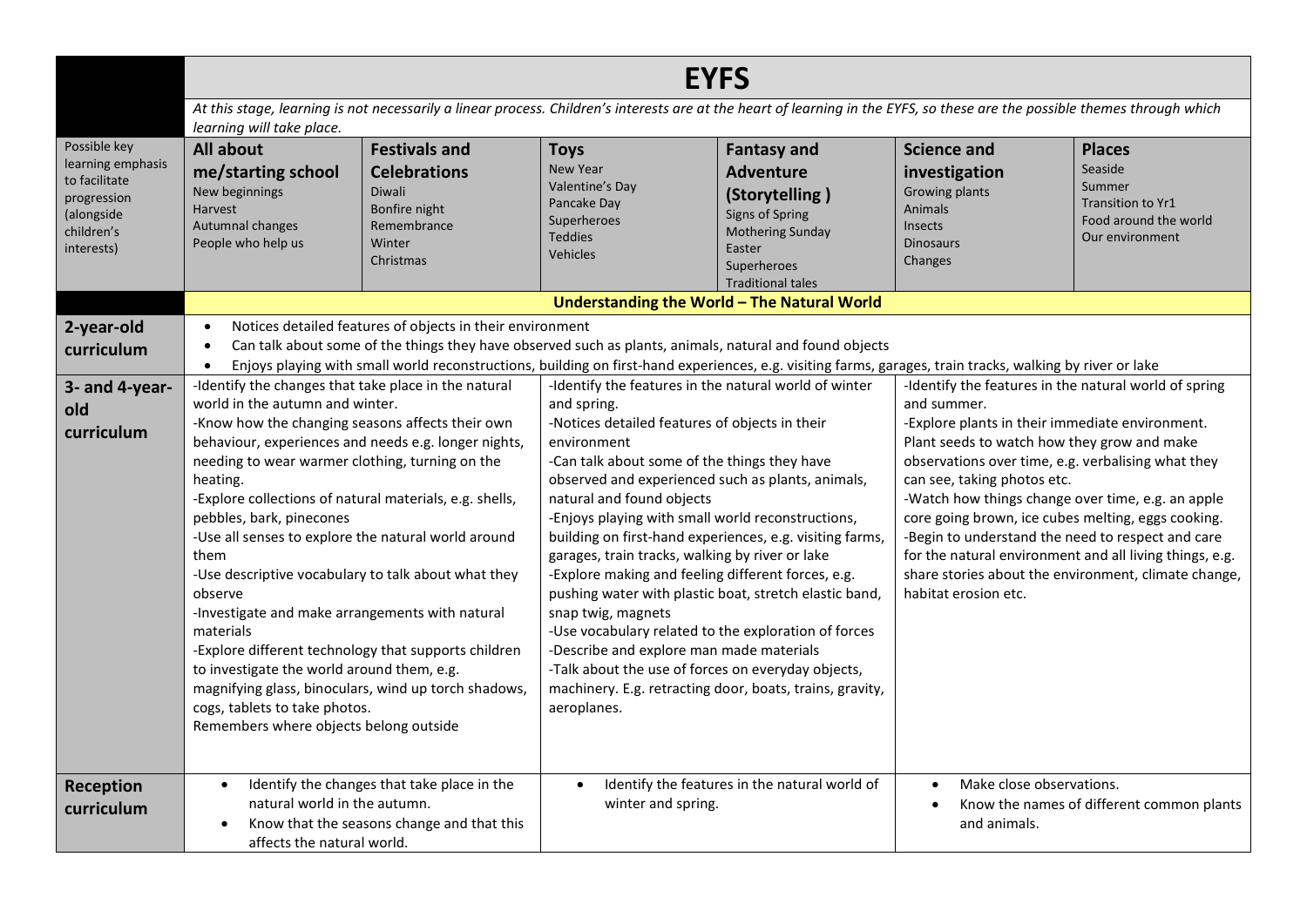|                      | Observe and interact with natural processes.<br>$\bullet$<br>Know how the changing seasons affects<br>their own behaviour, experiences and needs<br>e.g. longer nights, needing to wear warmer<br>clothing, turning on the heating.<br>Know the names of common natural and<br>man-made materials.                                                                                                                                                                                                                     | Know the importance of caring for the world<br>around them and practical ways that they<br>can do this.<br>Observe, describe and notice changes over<br>$\bullet$<br>time.<br>Contribute to the planning of scientific<br>investigations and experiments, including<br>exploring states of matter.<br>Say what they see, hear and feel whilst<br>outside.<br>Recognise that some environments are very<br>different to the one in which they live.<br>Identify some of the characteristics and uses<br>$\epsilon$<br>of common natural and man-made<br>materials.<br>Understand the meaning of natural and<br>$\bullet$<br>man-made. Begin to identify if a material is | Know the main parts of a plant, drawing the<br>roots, stem, petals, leaves.<br>Know the growing conditions needed for<br>effective plant growth.<br>Know what some animals eat.<br>Know the lifecycle of some animals.<br>Make some suggestions about how a<br>scientific investigation or experiment could<br>be conducted.<br>Make simple predictions and say whether<br>the results are what they expected.<br>Know the name and sequence of the 4<br>seasons.<br>Understand the effect of the changing<br>seasons on the natural world around them. |  |  |  |
|----------------------|------------------------------------------------------------------------------------------------------------------------------------------------------------------------------------------------------------------------------------------------------------------------------------------------------------------------------------------------------------------------------------------------------------------------------------------------------------------------------------------------------------------------|-------------------------------------------------------------------------------------------------------------------------------------------------------------------------------------------------------------------------------------------------------------------------------------------------------------------------------------------------------------------------------------------------------------------------------------------------------------------------------------------------------------------------------------------------------------------------------------------------------------------------------------------------------------------------|---------------------------------------------------------------------------------------------------------------------------------------------------------------------------------------------------------------------------------------------------------------------------------------------------------------------------------------------------------------------------------------------------------------------------------------------------------------------------------------------------------------------------------------------------------|--|--|--|
|                      |                                                                                                                                                                                                                                                                                                                                                                                                                                                                                                                        | natural or man-made.                                                                                                                                                                                                                                                                                                                                                                                                                                                                                                                                                                                                                                                    |                                                                                                                                                                                                                                                                                                                                                                                                                                                                                                                                                         |  |  |  |
| <b>Reception ELG</b> | <b>ELG: The Natural World</b><br>Children at the expected level of development will:<br>Explore the natural world around them, making observations and drawing pictures of animals and plants;<br>Know some similarities and differences between the natural world around them and contrasting environments, drawing on their experiences and what has been read<br>in class<br>Understand some important processes and changes in the natural world around them, including the seasons and changing states of matter. |                                                                                                                                                                                                                                                                                                                                                                                                                                                                                                                                                                                                                                                                         |                                                                                                                                                                                                                                                                                                                                                                                                                                                                                                                                                         |  |  |  |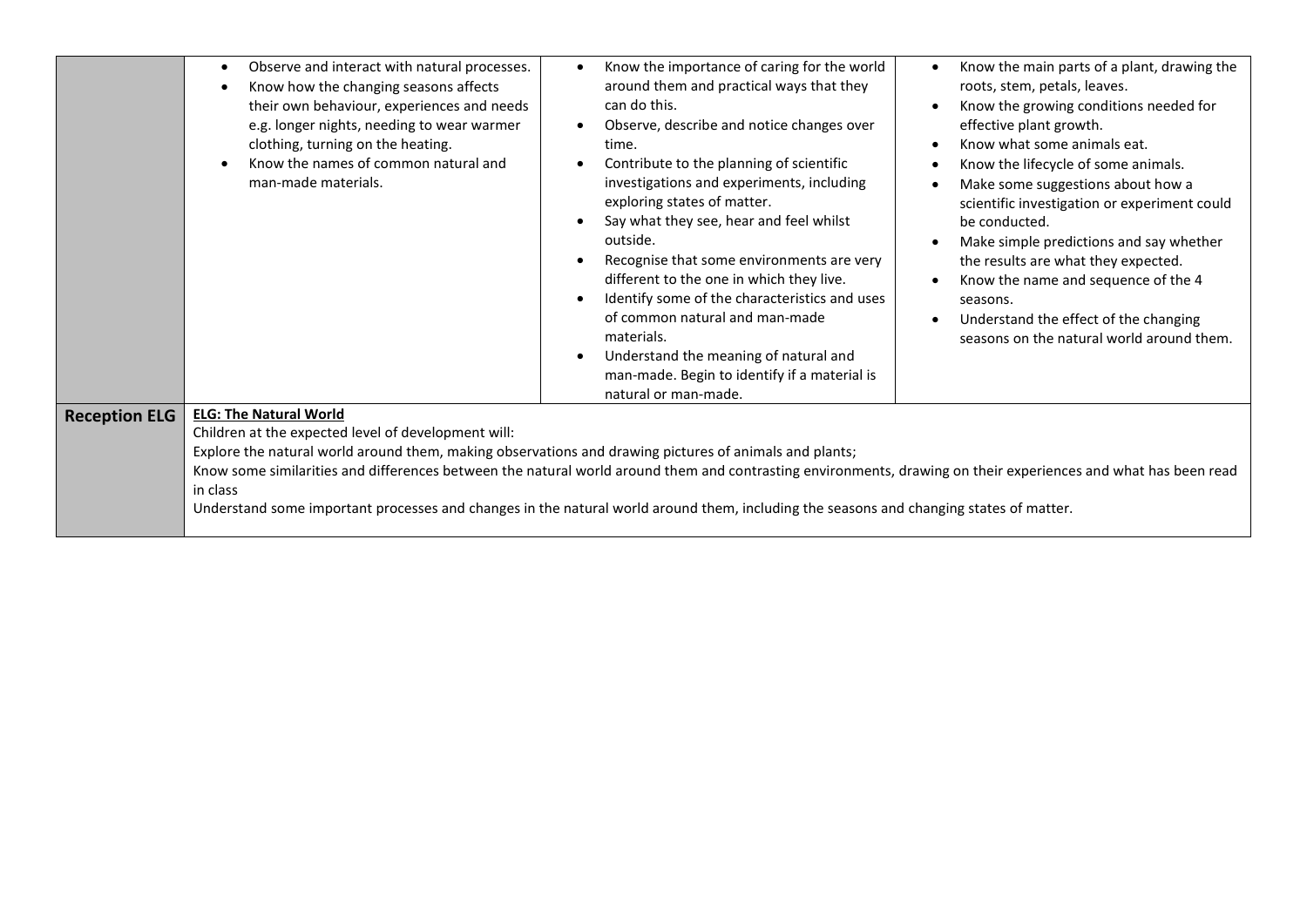|                                                       |                                                                                                                                                                                |                                                                                                                                                                                                                                                                                                                                                                                                                 | Year 1                                                                                                                                                                                                                                |                                                                                                                                                                                                                                                                                             |
|-------------------------------------------------------|--------------------------------------------------------------------------------------------------------------------------------------------------------------------------------|-----------------------------------------------------------------------------------------------------------------------------------------------------------------------------------------------------------------------------------------------------------------------------------------------------------------------------------------------------------------------------------------------------------------|---------------------------------------------------------------------------------------------------------------------------------------------------------------------------------------------------------------------------------------|---------------------------------------------------------------------------------------------------------------------------------------------------------------------------------------------------------------------------------------------------------------------------------------------|
|                                                       | <b>Learning Opportunity 1</b>                                                                                                                                                  | <b>Learning Opportunity 2</b>                                                                                                                                                                                                                                                                                                                                                                                   | <b>Learning Opportunity 3</b>                                                                                                                                                                                                         | <b>Learning Opportunity 4</b>                                                                                                                                                                                                                                                               |
| Unit of<br>Learning                                   | <b>Seasonal changes</b>                                                                                                                                                        | <b>Materials</b>                                                                                                                                                                                                                                                                                                                                                                                                | <b>Animals including humans</b>                                                                                                                                                                                                       | <b>Plants</b>                                                                                                                                                                                                                                                                               |
| Overall<br>purpose/<br>intent(s) of<br>the unit       | To know there are four seasons in a<br>year and to name these.<br>To be able to make links between<br>weather and daylight observations<br>they make and the changing seasons. | To know about everyday materials<br>such as wood, plastic, glass, metal,<br>water, rock and rubber, naming<br>these materials and some of their<br>properties.<br>To carry out investigations to<br>determine the uses and suitability of<br>different materials.                                                                                                                                               | To learn about human and animal bodies and<br>consider similarities and differences between<br>them, describing animal bodies and sorting<br>animals into groups.<br>To engage in and conduct an investigation using<br>their senses. | To learn about the structure of plants and<br>the conditions they need in order to grow<br>(by carrying out investigations).<br>To identify common plants and trees that<br>you see both in the garden and in the<br>wild, knowing the difference between<br>deciduous and evergreen trees. |
| National<br>Curriculum<br>coverage                    | - observe changes across the four<br>seasons<br>- observe and describe weather<br>associated with the seasons and how<br>day length varies                                     | - distinguish between an object and<br>the material from which it is made<br>- identify and name a variety of<br>everyday materials, including wood,<br>plastic, glass, metal, water, and rock<br>- describe the simple physical<br>properties of a variety of everyday<br>materials<br>- compare and group together a<br>variety of everyday materials on the<br>basis of their simple physical<br>properties. | - identify and name a variety of common<br>animals including fish, amphibians, reptiles,<br>birds and mammals<br>- identify and name a variety of common<br>animals that are carnivores, herbivores and<br>omnivores                  | - identify and name a variety of common<br>wild and garden plants, including<br>deciduous and evergreen trees<br>- identify and describe the basic structure<br>of a variety of common flowering plants,<br>including trees.                                                                |
| Step/s<br>towards<br>achieving<br>the unit<br>Intent. | To explore and identify the seasonal<br>changes in Autumn.                                                                                                                     | To identify and name a variety of<br>everyday materials and distinguish<br>between an object and the material<br>from which it is made.                                                                                                                                                                                                                                                                         | To identify and name parts of the human body<br>and make connections between the five senses<br>and the associated body parts.                                                                                                        | To identify and describe the basic<br>structure of a variety of common<br>flowering.                                                                                                                                                                                                        |
| Step/s<br>towards<br>achieving<br>the unit<br>Intent. | To explore and identify the seasonal<br>changes in Winter.                                                                                                                     | To describe the simple physical<br>properties of a variety of everyday<br>materials by looking at and touching<br>different materials.                                                                                                                                                                                                                                                                          | To perform a simple test, investigating each of<br>the five senses.                                                                                                                                                                   | To identify and name a variety of<br>common wild plants.                                                                                                                                                                                                                                    |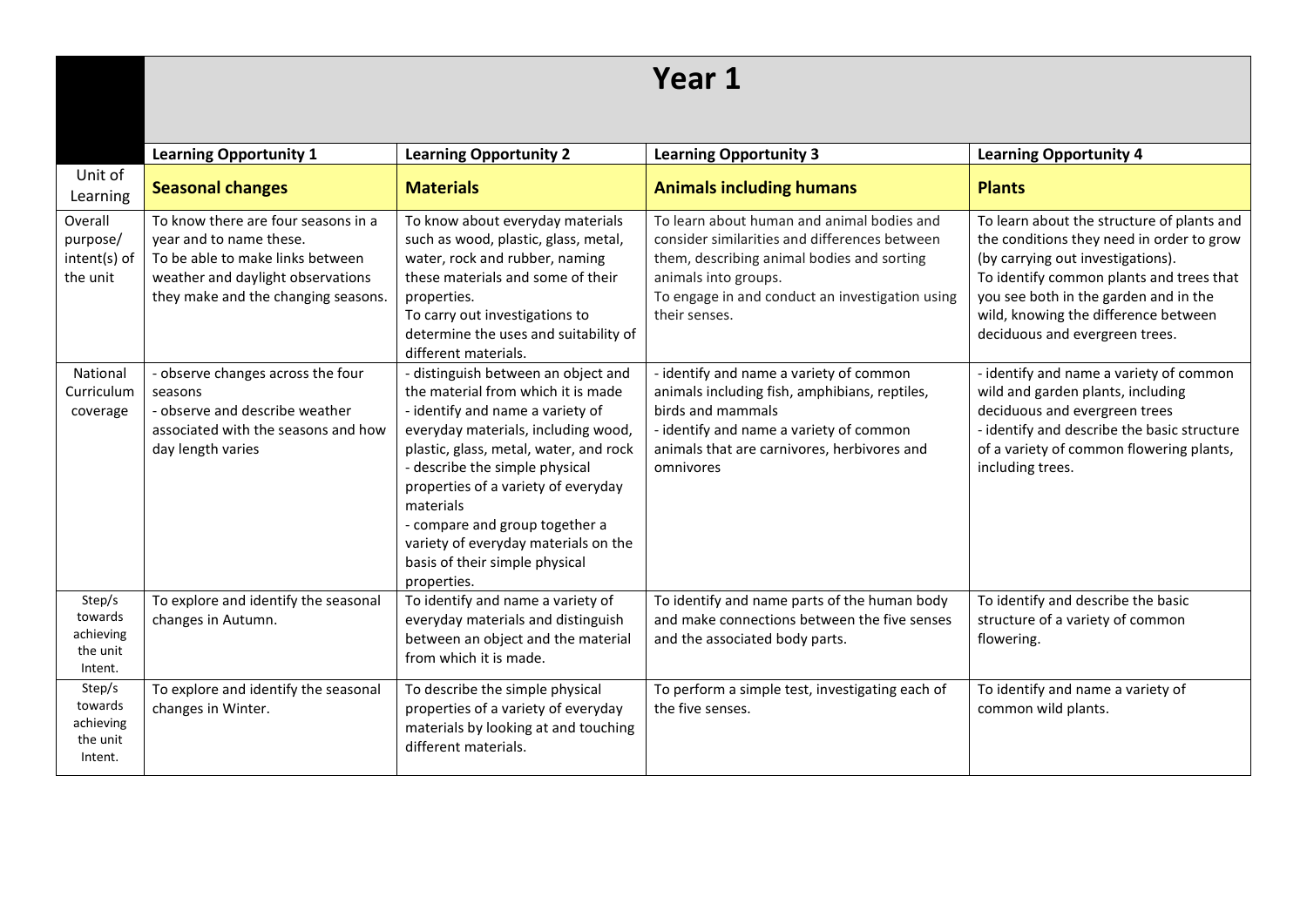| Step/s<br>towards<br>achieving the<br>unit Intent.<br>Step/s    | To explore and identify the seasonal<br>changes in Spring.                                                                                                                                                                 | To describe the simple physical<br>properties of a variety of everyday<br>materials by testing different<br>objects.                                                                                                       | To identify and name common animals,<br>grouping and sorting them by their similarities<br>and differences.                                                              | To identify and name a variety of<br>common garden plants.                                                                                                                                        |
|-----------------------------------------------------------------|----------------------------------------------------------------------------------------------------------------------------------------------------------------------------------------------------------------------------|----------------------------------------------------------------------------------------------------------------------------------------------------------------------------------------------------------------------------|--------------------------------------------------------------------------------------------------------------------------------------------------------------------------|---------------------------------------------------------------------------------------------------------------------------------------------------------------------------------------------------|
| towards<br>achieving the<br>unit Intent.                        | To explore and identify the seasonal<br>changes in Summer.                                                                                                                                                                 | To perform simple tests to find out<br>which material would be most<br>waterproof.                                                                                                                                         | To identify and sort animals according to their<br>body type.                                                                                                            | To recognise deciduous and evergreen<br>trees by identifying trees by their leaves.                                                                                                               |
| $\overline{Step/s}$<br>towards<br>achieving the<br>unit Intent. | To know how day length changes in<br>line with the seasons.                                                                                                                                                                | To use observations and ideas to<br>suggest answers to questions by<br>deciding which materials would be<br>most waterproof.                                                                                               | To know that animals can be classified by their<br>diets (herbivores, carnivores and omnivores)<br>and use this knowledge to group animals.                              | To closely observe the growth of plants<br>and use these observations to explain<br>what plants need to grow.                                                                                     |
| Outcome of<br>the learning<br>opportunity                       | I can explore and recognise the<br>seasonal changes in my<br>surroundings, including exploring the<br>school grounds and local area.<br>I can use my knowledge of the<br>weather to create and present<br>weather reports. | I can use the information and skills I<br>have gained through investigating<br>materials to solve problems in a real<br>world context, for example,<br>choosing an appropriate material for<br>an umbrella or towels, etc. | I can use sight, sound, touch, taste and smell to<br>solve a detective investigation, identifying a<br>correct item from a lost property scenario.                       | I can explore and identify the plants<br>amongst the school grounds and local<br>area.<br>I can grow and care for plants including<br>beans, keeping a diary to record the<br>progress of growth. |
| Suggestions for extracurricular opportunities in or out.        | Visit from/virtual meeting with a<br>local farmer to talk about<br>seasonal changes and their<br>impact on farming<br>Visit from/virtual meeting with a<br>landscape photographer to show<br>seasonal photos               | Visit from/virtual meeting with<br>$\overline{\phantom{a}}$<br>a local seamstress/designer<br>We The Curious trip including<br>workshop:<br>https://www.wethecurious.org/<br>education/activity/build-it                   | Visit from police to show how police dogs<br>are trained to use senses<br>Opportunity for animals to visit the school<br>(Fern animal sanctuary, RSCPA, local<br>farmer) | Trip to a local Christmas Tree Farm<br>Visit from/virtual meeting with a<br>local gardener/landscaper<br>Visit from/virtual meeting with an<br>employee of a garden centre                        |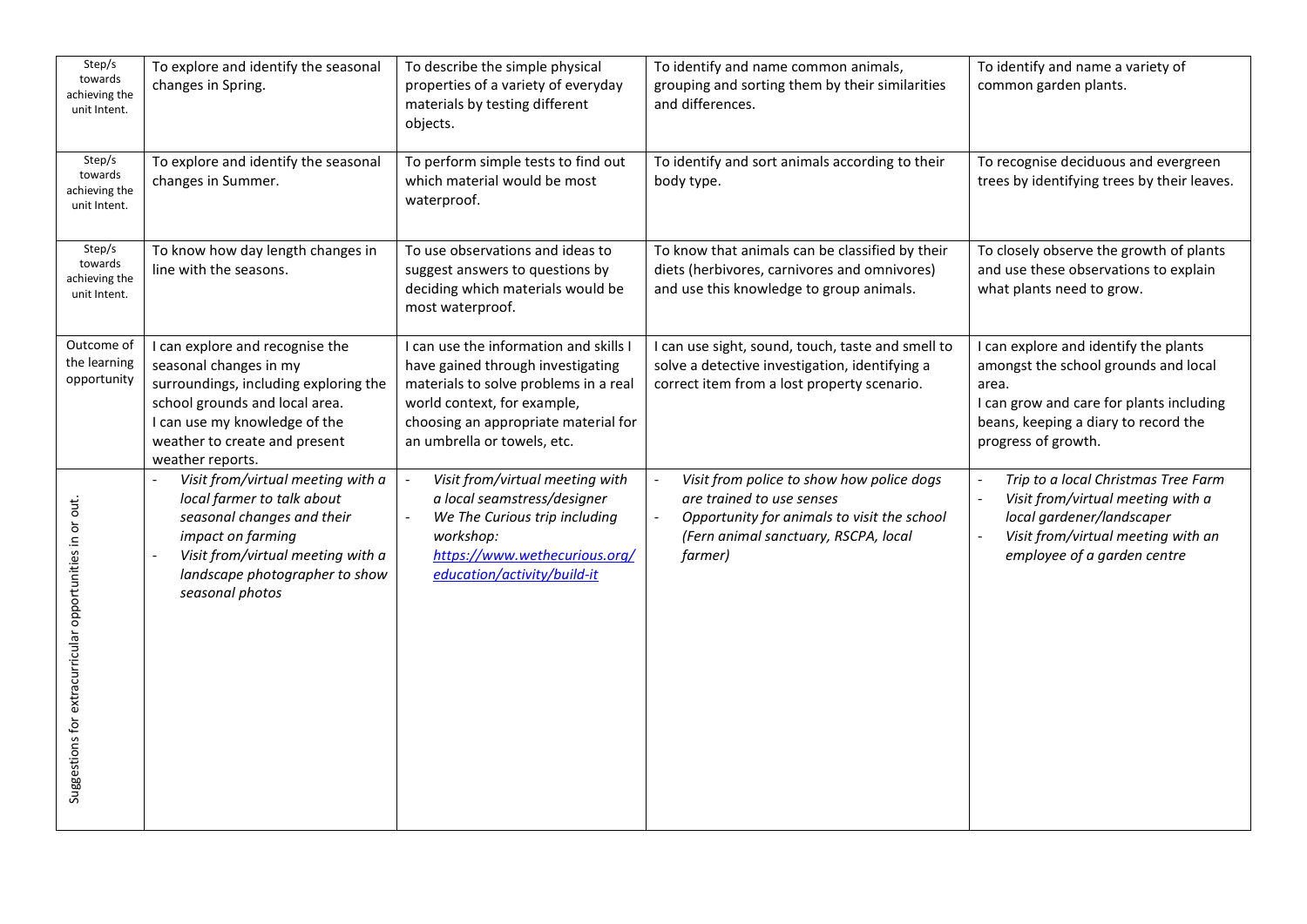|                                                       | <b>Year 2</b>                                                                                                                                                                                                                                                                                                                                                                                                                                                                                                                                                                                                                                          |                                                                                                                                                                                                                                                                                                                                        |                                                                                                                                                                                                                                                                                                                                |                                                                                                                                                                                                                                                                                          |  |  |
|-------------------------------------------------------|--------------------------------------------------------------------------------------------------------------------------------------------------------------------------------------------------------------------------------------------------------------------------------------------------------------------------------------------------------------------------------------------------------------------------------------------------------------------------------------------------------------------------------------------------------------------------------------------------------------------------------------------------------|----------------------------------------------------------------------------------------------------------------------------------------------------------------------------------------------------------------------------------------------------------------------------------------------------------------------------------------|--------------------------------------------------------------------------------------------------------------------------------------------------------------------------------------------------------------------------------------------------------------------------------------------------------------------------------|------------------------------------------------------------------------------------------------------------------------------------------------------------------------------------------------------------------------------------------------------------------------------------------|--|--|
|                                                       | <b>Learning Opportunity 1</b>                                                                                                                                                                                                                                                                                                                                                                                                                                                                                                                                                                                                                          | <b>Learning Opportunity 2</b>                                                                                                                                                                                                                                                                                                          | <b>Learning Opportunity 3</b>                                                                                                                                                                                                                                                                                                  | <b>Learning Opportunity 4</b>                                                                                                                                                                                                                                                            |  |  |
| Unit of<br>Learning                                   | Living things and their<br>habitats                                                                                                                                                                                                                                                                                                                                                                                                                                                                                                                                                                                                                    | <b>Animals including humans</b>                                                                                                                                                                                                                                                                                                        | Use of everyday materials                                                                                                                                                                                                                                                                                                      | <b>Plants</b>                                                                                                                                                                                                                                                                            |  |  |
| Overall<br>purpose/<br>intent(s) of<br>the unit       | To name and know the difference<br>between things that are living, dead, and<br>things that have never been alive, being<br>able to identify specific factors for each<br>group, e.g. that most living things live in<br>habitats that provide for the basic needs<br>of different kinds of animals and plants.<br>To understand the idea of a simple food<br>chain and name sources of food.                                                                                                                                                                                                                                                          | To compare young and adult animals and<br>humans - and how animals change as they<br>grow up (including lifecycles).<br>To know the three basic needs of animals<br>for survival (water, food and air) and the<br>importance of exercise, healthy eating and<br>hygiene.                                                               | To know the uses of everyday materials,<br>comparing the suitability of different<br>everyday materials for different purposes.<br>To know how objects made of some<br>everyday materials can change shape, and<br>how the recycling process is able to reuse<br>some everyday materials numerous times.                       | To study plants in their natural<br>environment, making observations and<br>taking measurements.<br>To plant seeds as part of an investigation<br>to compare conditions for growing plants.<br>To make links between the farming<br>process and plants we eat as well as the<br>weather. |  |  |
| National<br>Curriculum<br>coverage                    | - explore and compare the differences<br>between things that are living, dead, and<br>things that have never been alive<br>- identify that most living things live in<br>habitats to which they are suited and<br>describe how different habitats provide<br>for the basic needs of different kinds of<br>animals and plants, and how they<br>depend on each other<br>- identify and name a variety of plants<br>and animals in their habitats, including<br>microhabitats<br>- describe how animals obtain their food<br>from plants and other animals, using the<br>idea of a simple food chain, and identify<br>and name different sources of food. | - notice that animals, including humans,<br>have offspring which grow into adults<br>- find out about and describe the basic<br>needs of animals, including humans, for<br>survival (water, food and air)<br>- describe the importance for humans of<br>exercise, eating the right amounts of<br>different types of food, and hygiene. | - identify and compare the suitability of a<br>variety of everyday materials, including<br>wood, metal, plastic, glass, brick, rock,<br>paper and cardboard for particular uses<br>- find out how the shapes of solid objects<br>made from some materials can be<br>changed by squashing, bending, twisting<br>and stretching. | - observe and describe how seeds and<br>bulbs grow into mature plants<br>- find out and describe how plants need<br>water, light and a suitable temperature to<br>grow and stay healthy.                                                                                                 |  |  |
| Step/s<br>towards<br>achieving<br>the unit<br>Intent. | To explore and compare the<br>differences between things that are<br>living, dead, and things that have<br>never been alive                                                                                                                                                                                                                                                                                                                                                                                                                                                                                                                            | To compare young and adult humans.                                                                                                                                                                                                                                                                                                     | To know the uses of everyday materials.                                                                                                                                                                                                                                                                                        | To study plants in their natural<br>environment.                                                                                                                                                                                                                                         |  |  |
| Step/s<br>towards<br>achieving<br>the unit<br>Intent. | To be able to identify the things that<br>a living thing needs to be alive.                                                                                                                                                                                                                                                                                                                                                                                                                                                                                                                                                                            | To know the life cycle of a human.                                                                                                                                                                                                                                                                                                     | To compare the suitability of different<br>everyday materials for different purposes.                                                                                                                                                                                                                                          | To use knowledge of growing conditions<br>to plan a comparative investigation.                                                                                                                                                                                                           |  |  |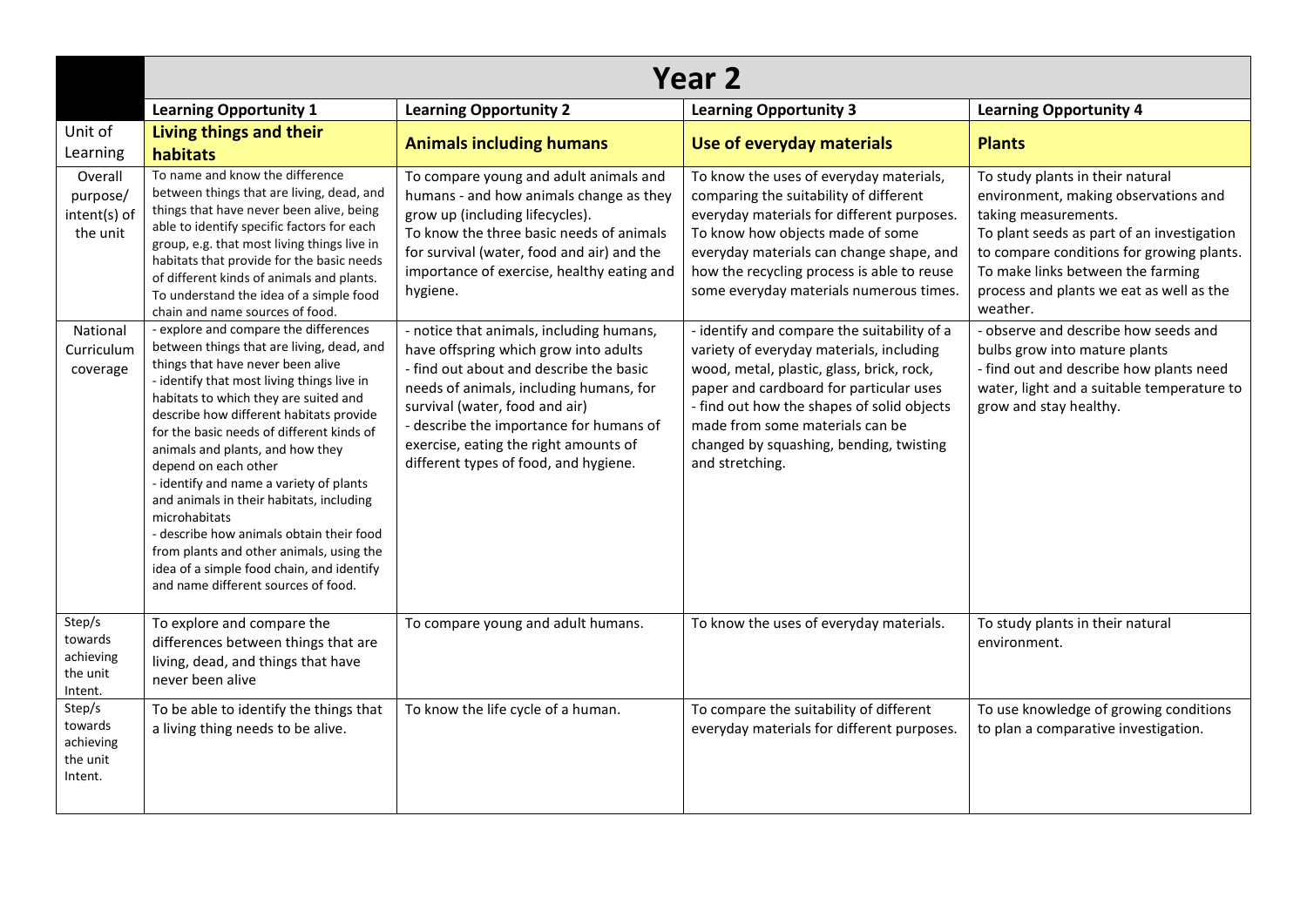| Step/s<br>towards<br>achieving<br>the unit<br>Intent.          | To identify and name a variety of<br>plants in their habitats, including<br>microhabitats.                                                                                                             | To compare young and adult animals.                                                                                                                                                                                                                                                            | To know how objects made of some<br>everyday materials can change shape.                                                                                                                                                                                                            | To set up a comparative investigation of<br>plant growing conditions.                                                                        |
|----------------------------------------------------------------|--------------------------------------------------------------------------------------------------------------------------------------------------------------------------------------------------------|------------------------------------------------------------------------------------------------------------------------------------------------------------------------------------------------------------------------------------------------------------------------------------------------|-------------------------------------------------------------------------------------------------------------------------------------------------------------------------------------------------------------------------------------------------------------------------------------|----------------------------------------------------------------------------------------------------------------------------------------------|
| Step/s<br>towards<br>achieving<br>the unit<br>Intent.          | To identify and name a variety of<br>animals in their habitats, including<br>microhabitats.                                                                                                            | To know the life cycle of a variety of<br>animals.                                                                                                                                                                                                                                             | To know how the recycling process is able<br>to reuse some everyday materials<br>numerous times.                                                                                                                                                                                    | To observe a comparative investigation of<br>plant growing conditions.                                                                       |
| Step/s<br>towards<br>achieving<br>the unit<br>Intent.          | To identify that most living things<br>live in habitats to which they are<br>suited and describe how different<br>habitats provide for the basic needs<br>of different kinds of animals and<br>plants. | To know the three basic needs of animals<br>for survival (water, food and air)                                                                                                                                                                                                                 | To perform simple tests to find out which<br>material would be most suitable to fit a<br>given purpose.                                                                                                                                                                             | To draw simple conclusions based on a<br>comparative investigation of plant<br>growing conditions.                                           |
| Step/s<br>towards<br>achieving<br>the unit<br>Intent.          | To describe how animals obtain their<br>food from plants and other animals,<br>using the idea of a simple food chain<br>and to identify and name different<br>sources of food.                         | To know the importance of exercise,<br>healthy eating and hygiene.                                                                                                                                                                                                                             | To use observations and ideas to suggest<br>answers to questions by deciding which<br>materials would be suitable to fit a given<br>purpose.                                                                                                                                        | To make links between the farming<br>process and plants we eat as well as the<br>weather.                                                    |
| Outcome of the<br>learning<br>opportunity                      | I can use my knowledge and<br>understanding of living things to<br>design a habitat for a selection of<br>animals that will fulfil a food chain.                                                       | I can create an information leaflet,<br>showing the aging process of a chosen<br>animal/human, including information<br>about what is needed for a healthy life.                                                                                                                               | I can use the information and skills I have<br>gained through investigating materials to<br>solve problems in a real world context, for<br>example, choosing an appropriate<br>recyclable material to design a classroom<br>item: a pen pot holder, a sports<br>equipment box, etc. | I can plan and conduct an investigation<br>where I plant seeds and alter the growing<br>conditions to see what impact it holds on<br>growth. |
| extracurricular<br>opportunities in or out.<br>Suggestions for | Pond dipping<br>$\blacksquare$<br>A workshop to build a habitat<br>(hedgehog house, mini beast<br>hotel, etc.)                                                                                         | Opportunity for animals to visit the<br>school (Fern animal sanctuary, RSCPA,<br>local farmer)<br>Opportunity to care for animals in<br>school - tadpoles, caterpillars, chicks<br>We The Curious trip including<br>workshop:<br>https://www.wethecurious.org/educa<br>tion/activity/bodyworks | Visit from/virtual meeting with a<br>designer (approach local businesses,<br>for example: Ablebox)<br>Visit/virtual meeting to look at<br>recycling process, for example<br>Carymoor or Somerset Waste<br>Partnership                                                               | Visit from/virtual meeting with a<br>farmer who specialises in seasonal<br>produce, for example Riverford<br>Organic Farmers.                |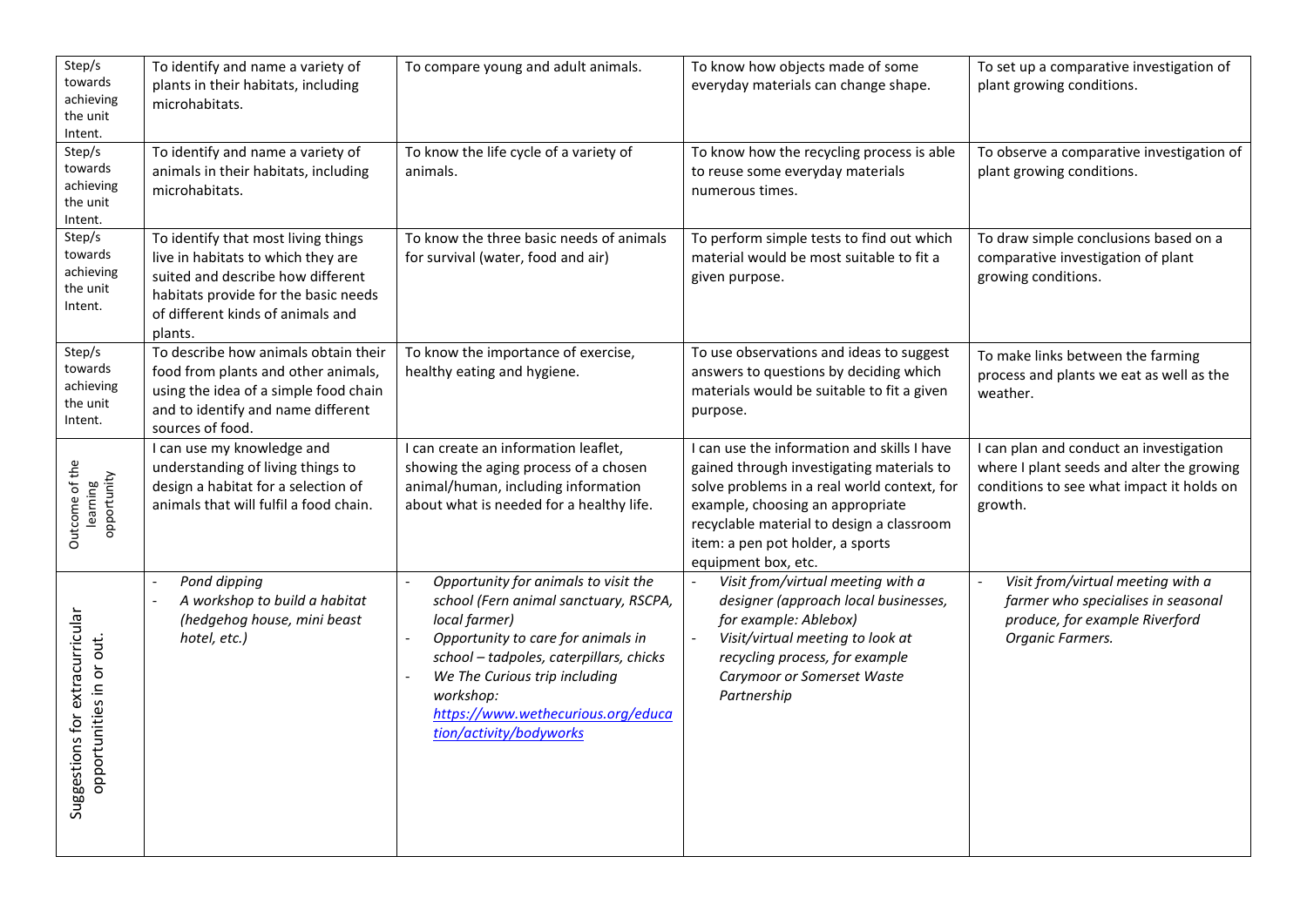|                                                    | Year 3                                                                                                                                                                                                                                                                                                                |                                                                                                                                                                                                                                                                                                                       |                                                                                                                                                                                                                                                                                                                                                                                                                                                                                                                                       |                                                                                                                                                                                                                                                                                                                                                                                                                                                                                                                                                                                                                     |                                                                                                                                                                                                                                                                                                                                                                                                                                                             |  |
|----------------------------------------------------|-----------------------------------------------------------------------------------------------------------------------------------------------------------------------------------------------------------------------------------------------------------------------------------------------------------------------|-----------------------------------------------------------------------------------------------------------------------------------------------------------------------------------------------------------------------------------------------------------------------------------------------------------------------|---------------------------------------------------------------------------------------------------------------------------------------------------------------------------------------------------------------------------------------------------------------------------------------------------------------------------------------------------------------------------------------------------------------------------------------------------------------------------------------------------------------------------------------|---------------------------------------------------------------------------------------------------------------------------------------------------------------------------------------------------------------------------------------------------------------------------------------------------------------------------------------------------------------------------------------------------------------------------------------------------------------------------------------------------------------------------------------------------------------------------------------------------------------------|-------------------------------------------------------------------------------------------------------------------------------------------------------------------------------------------------------------------------------------------------------------------------------------------------------------------------------------------------------------------------------------------------------------------------------------------------------------|--|
|                                                    | <b>Learning Opportunity 1</b>                                                                                                                                                                                                                                                                                         | <b>Learning Opportunity 2</b>                                                                                                                                                                                                                                                                                         | <b>Learning Opportunity 3</b>                                                                                                                                                                                                                                                                                                                                                                                                                                                                                                         | <b>Learning Opportunity 4</b>                                                                                                                                                                                                                                                                                                                                                                                                                                                                                                                                                                                       | <b>Learning Opportunity 5</b>                                                                                                                                                                                                                                                                                                                                                                                                                               |  |
| Unit of<br>Learning                                | <b>Rocks</b>                                                                                                                                                                                                                                                                                                          | <b>Animals including</b><br>humans                                                                                                                                                                                                                                                                                    | <b>Plants</b>                                                                                                                                                                                                                                                                                                                                                                                                                                                                                                                         | <b>Forces and Magnets</b>                                                                                                                                                                                                                                                                                                                                                                                                                                                                                                                                                                                           | <b>Light</b>                                                                                                                                                                                                                                                                                                                                                                                                                                                |  |
| Overall<br>purpose/<br>intent(s)<br>of the unit    | To compare rocks based on<br>their appearance, physical<br>properties and the way they<br>were formed (igneous,<br>sedimentary and<br>metamorphic).<br>To know how fossils and soil<br>are formed.                                                                                                                    | To know that animals including<br>humans need appropriate<br>nutrition.<br>To know the different types of<br>skeletons and their purposes.                                                                                                                                                                            | To identify the functions of<br>different parts of flowers,<br>including the parts which<br>transport water within the<br>plant and the parts which play<br>their role in the life cycle of a<br>plant.                                                                                                                                                                                                                                                                                                                               | To explore forces and magnets,<br>gaining an understanding of<br>how things move on different<br>surfaces, as well as identifying<br>materials attracted by magnets.                                                                                                                                                                                                                                                                                                                                                                                                                                                | To recognise that light is<br>needed to see and that it can<br>be blocked by opaque objects<br>which create shadows which<br>can change in size.                                                                                                                                                                                                                                                                                                            |  |
| National<br>Curriculum<br>coverage                 | - compare and group together<br>different kinds of rocks on the<br>basis of their appearance and<br>simple physical properties<br>- describe in simple terms how<br>fossils are formed when things<br>that have lived are trapped<br>within rock<br>- recognise that soils are made<br>from rocks and organic matter. | - identify that animals,<br>including humans, need the<br>right types and amount of<br>nutrition, and that they cannot<br>make their own food; they get<br>nutrition from what they eat<br>- identify that humans and<br>some other animals have<br>skeletons and muscles for<br>support, protection and<br>movement. | - identify and describe the<br>functions of different parts of<br>flowering plants: roots,<br>stem/trunk, leaves and flowers<br>- explore the requirements of<br>plants for life and growth (air,<br>light, water, nutrients from soil,<br>and room to grow) and how<br>they vary from plant to plant<br>- investigate the way in which<br>water is transported within<br>plants<br>- explore the part that flowers<br>play in the life cycle of<br>flowering plants, including<br>pollination, seed formation and<br>seed dispersal. | - compare how things move on<br>different surfaces<br>- notice that some forces need<br>contact between two objects,<br>but magnetic forces can act at a<br>distance<br>- observe how magnets attract<br>or repel each other and attract<br>some materials and not others<br>- compare and group together a<br>variety of everyday materials<br>on the basis of whether they<br>are attracted to a magnet, and<br>identify some magnetic<br>materials<br>- describe magnets as having<br>two poles<br>- predict whether two magnets<br>will attract or repel each other,<br>depending on which poles are<br>facing. | - recognise that they need light<br>in order to see things and that<br>dark is the absence of light<br>- notice that light is reflected<br>from surfaces<br>- recognise that light from the<br>sun can be dangerous and that<br>there are ways to protect their<br>eyes<br>- recognise that shadows are<br>formed when the light from a<br>light source is blocked by an<br>opaque object<br>- find patterns in the way that<br>the size of shadows change. |  |
| Step/s<br>towards<br>achieving the<br>unit Intent. | To learn the three types of rock<br>formation.                                                                                                                                                                                                                                                                        | To understand the different<br>nutrients provided by different<br>foods.                                                                                                                                                                                                                                              | To know what conditions plants<br>need to grow.                                                                                                                                                                                                                                                                                                                                                                                                                                                                                       | To compare how things move<br>on different surfaces.                                                                                                                                                                                                                                                                                                                                                                                                                                                                                                                                                                | To recognise that light is<br>needed in order to see and that<br>dark is the absence of light.                                                                                                                                                                                                                                                                                                                                                              |  |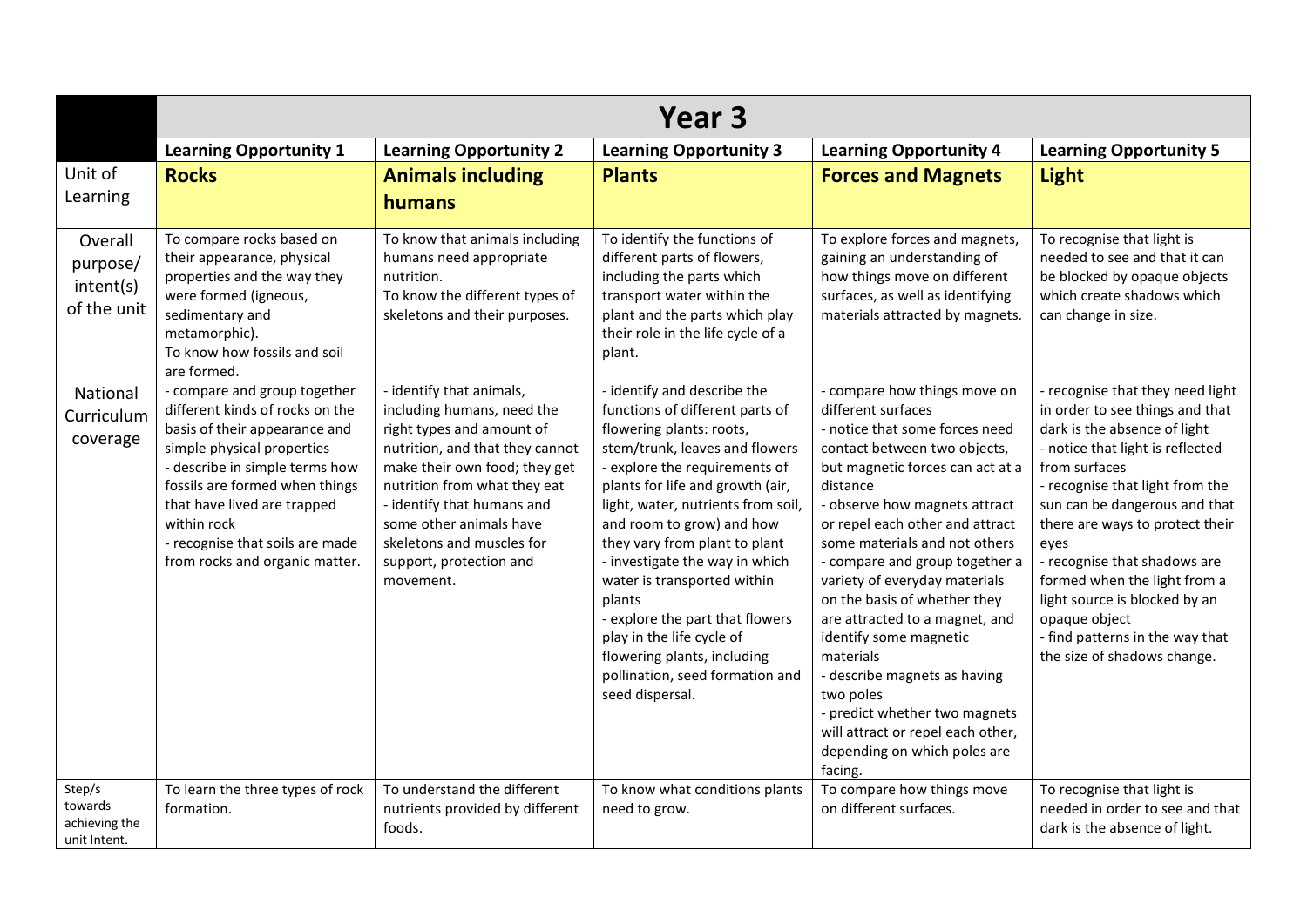| Step/s<br>towards<br>achieving the<br>unit Intent.          | To investigate the different<br>properties of rocks.                                                                                                                                 | To know that animals and<br>humans need a balanced diet.                                                                              | To plan an investigation into<br>how plant growth can be<br>impacted by its growing<br>conditions.                                                                                             | To notice that some forces<br>need contact between two<br>objects.                                                                                                                                               | To notice that light is reflected<br>from surfaces.                                                           |
|-------------------------------------------------------------|--------------------------------------------------------------------------------------------------------------------------------------------------------------------------------------|---------------------------------------------------------------------------------------------------------------------------------------|------------------------------------------------------------------------------------------------------------------------------------------------------------------------------------------------|------------------------------------------------------------------------------------------------------------------------------------------------------------------------------------------------------------------|---------------------------------------------------------------------------------------------------------------|
| Step/s<br>towards<br>achieving the<br>unit Intent.          | To compare and group rocks<br>based on their different<br>properties.                                                                                                                | To explore the three types of<br>skeletons: endoskeletons,<br>exoskeletons and hydrostatic<br>skeletons.                              | To identify and describe the<br>functions of the different parts<br>within a flowering plant.                                                                                                  | To observe how magnets<br>attract or repel each other and<br>attract some materials and not<br>others.                                                                                                           | To recognise that light from the<br>sun can be dangerous and that<br>there are ways to protect our<br>eyes.   |
| Step/s<br>towards<br>achieving the<br>unit Intent.          | To compare natural and<br>human-made rocks.                                                                                                                                          | To observe and compare<br>animals including humans<br>based on their movement.                                                        | To describe the life cycle of a<br>flowering plant.                                                                                                                                            | To compare and group together<br>a variety of everyday materials<br>on the basis of whether they<br>are attracted to a magnet.                                                                                   | To know how shadows are<br>formed.                                                                            |
| Step/s<br>towards<br>achieving the<br>unit Intent.          | To describe how fossils are<br>formed.                                                                                                                                               | To identify the parts of the<br>skeleton which provide<br>support, protection and<br>movement.                                        | To investigate the way in which<br>water is transported in plants.                                                                                                                             | To describe magnets as having<br>two poles and predict whether<br>two magnets will attract or<br>repel each other.                                                                                               | To plan an investigation into<br>shadow formation.                                                            |
| Step/s<br>towards<br>achieving the<br>unit Intent.          | To recognise that soil is made<br>of rock and organic matter.                                                                                                                        | To know how muscles and<br>joints work allow the skeleton<br>to move.                                                                 | To evaluate the way in which<br>water is transported in plants.                                                                                                                                | To use the relationship<br>between magnets and<br>magnetic materials in real<br>world contexts.                                                                                                                  | To observe and explore the<br>formation of shadows.                                                           |
| Outcome of the<br>opportunity<br>learning                   | I can create my own compost<br>using my knowledge of soil<br>formation and rocks.                                                                                                    | I can design appropriately<br>balanced meals for humans and<br>animals through careful<br>consideration of their needs.               | I can plan and conduct a<br>comparative investigation into<br>water transportation within<br>plants, using observations to<br>watch the impact of my<br>variables and evaluate the<br>results. | I can use my knowledge of<br>magnets and magnetic<br>materials to design a game.                                                                                                                                 | I can explain how shadows are<br>formed and the patterns they<br>create as the result of my<br>investigation. |
| Suggestions for extracurricular<br>opportunities in or out. | Fossil hunting at Charmouth<br>Lyme Regis Museum - museum<br>visit or fossil walk<br>Visit from/virtual meeting with<br>geologist<br>We The Curious trip including<br>workshop: link | Visit from school lunch<br>providers<br>Visit from doctor/ physio/<br>chiropractor<br>We The Curious trip including<br>workshop: link | Visit from a florist                                                                                                                                                                           | Metal detecting workshop<br>Visit from/virtual meeting with<br>Somerset Waste Partnerhsip-<br>how are magnets used to sort<br>waste?<br>We The Curious trip including<br>workshop: link<br>Online workshop: link | Virtual workshop: link                                                                                        |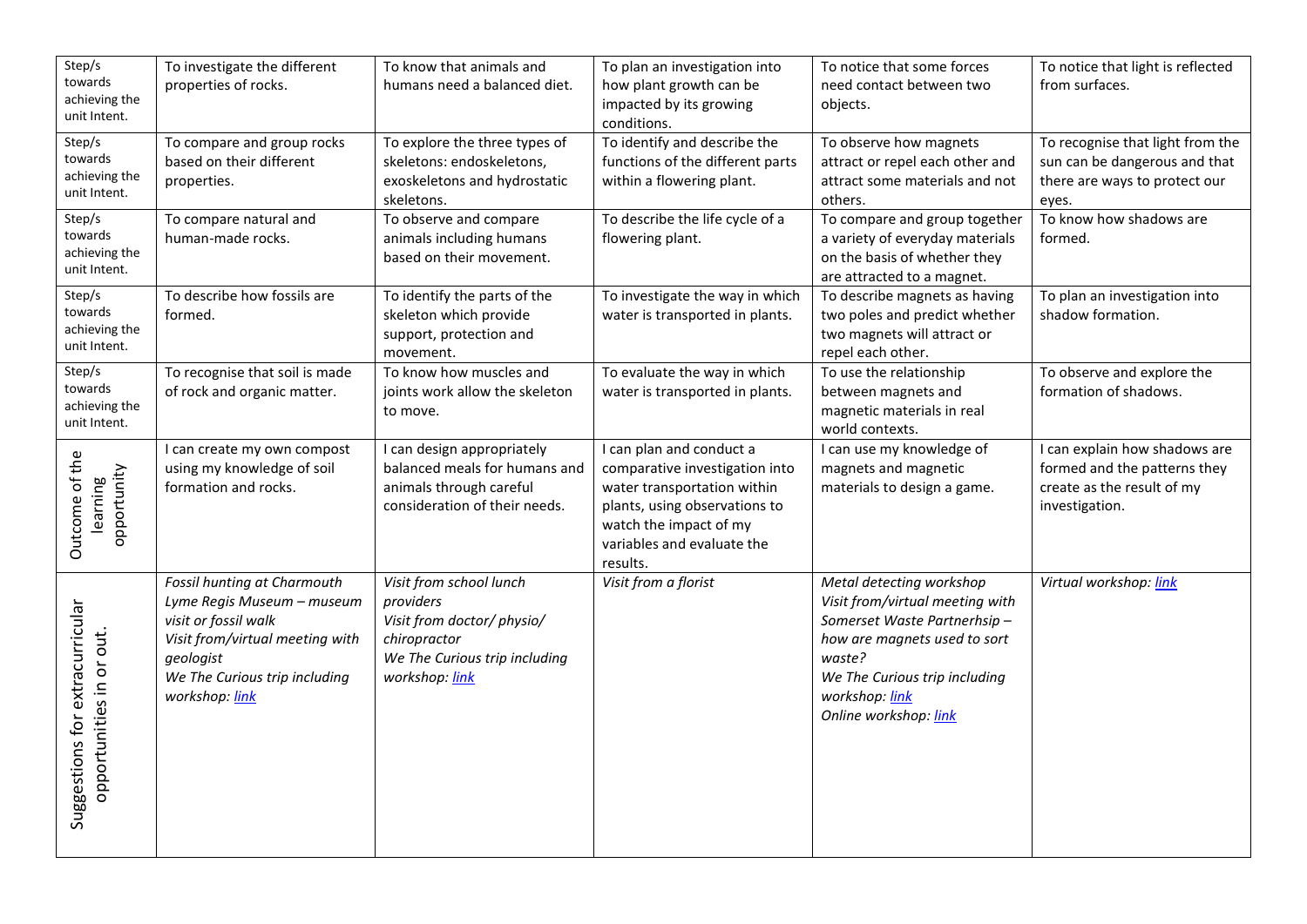|                                                    | Year 4                                                                                                                                                                                                                                                                                                                                                                                                                                       |                                                                                                                                                                                                                                                                                             |                                                                                                                                                                                                                                                                                                                                                |                                                                                                                                                                                                                                                                                                                                                                                                                                                                                                                                                                                                                                                          |                                                                                                                                                                                                                                                                                                                                                                                                                                                                                           |  |
|----------------------------------------------------|----------------------------------------------------------------------------------------------------------------------------------------------------------------------------------------------------------------------------------------------------------------------------------------------------------------------------------------------------------------------------------------------------------------------------------------------|---------------------------------------------------------------------------------------------------------------------------------------------------------------------------------------------------------------------------------------------------------------------------------------------|------------------------------------------------------------------------------------------------------------------------------------------------------------------------------------------------------------------------------------------------------------------------------------------------------------------------------------------------|----------------------------------------------------------------------------------------------------------------------------------------------------------------------------------------------------------------------------------------------------------------------------------------------------------------------------------------------------------------------------------------------------------------------------------------------------------------------------------------------------------------------------------------------------------------------------------------------------------------------------------------------------------|-------------------------------------------------------------------------------------------------------------------------------------------------------------------------------------------------------------------------------------------------------------------------------------------------------------------------------------------------------------------------------------------------------------------------------------------------------------------------------------------|--|
|                                                    | <b>Learning Opportunity 1</b>                                                                                                                                                                                                                                                                                                                                                                                                                | <b>Learning Opportunity 2</b>                                                                                                                                                                                                                                                               | <b>Learning Opportunity 3</b>                                                                                                                                                                                                                                                                                                                  | <b>Learning Opportunity 4</b>                                                                                                                                                                                                                                                                                                                                                                                                                                                                                                                                                                                                                            | <b>Learning Opportunity 5</b>                                                                                                                                                                                                                                                                                                                                                                                                                                                             |  |
| Unit of<br>Learning                                | <b>States of matter</b>                                                                                                                                                                                                                                                                                                                                                                                                                      | <b>Animals including</b><br>humans                                                                                                                                                                                                                                                          | Living things and their<br>habitats                                                                                                                                                                                                                                                                                                            | <b>Electricity</b>                                                                                                                                                                                                                                                                                                                                                                                                                                                                                                                                                                                                                                       | <b>Sound</b>                                                                                                                                                                                                                                                                                                                                                                                                                                                                              |  |
| Overall<br>purpose/<br>intent(s) of<br>the unit    | To be able to identify materials<br>as solids, liquids or gases and<br>understand how these<br>materials can change state.                                                                                                                                                                                                                                                                                                                   | To know the role of the<br>digestive system and teeth in<br>humans.                                                                                                                                                                                                                         | To use classification keys to<br>identify and name a variety of<br>living things and their habitats,<br>acknowledging dangers posed<br>to these living things.                                                                                                                                                                                 | To understand how electricity<br>powers appliances and how<br>electrical circuits are created.<br>To use this understanding to<br>solve problems related to<br>electrical circuits.                                                                                                                                                                                                                                                                                                                                                                                                                                                                      | To know how sound is made<br>and how it travels, creating<br>different pitches and volumes.                                                                                                                                                                                                                                                                                                                                                                                               |  |
| National<br>Curriculum<br>coverage                 | - compare and group materials<br>together, according to whether<br>they are solids, liquids or gases<br>- observe that some materials<br>change state when they are<br>heated or cooled, and measure<br>or research the temperature at<br>which this happens in degrees<br>Celsius (°C)<br>- identify the part played by<br>evaporation and condensation<br>in the water cycle and associate<br>the rate of evaporation with<br>temperature. | - describe the simple functions<br>of the basic parts of the<br>digestive system in humans<br>- identify the different types of<br>teeth in humans and their<br>simple functions<br>- construct and interpret a<br>variety of food chains,<br>identifying producers,<br>predators and prey. | - recognise that living things<br>can be grouped in a variety of<br>ways<br>- explore and use classification<br>keys to help group, identify and<br>name a variety of living things<br>in their local and wider<br>environment<br>- recognise that environments<br>can change and that this can<br>sometimes pose dangers to<br>living things. | - identify common appliances<br>that run on electricity<br>- construct a simple series<br>electrical circuit, identifying and<br>naming its basic parts, including<br>cells, wires, bulbs, switches and<br>buzzers<br>- identify whether or not a lamp<br>will light in a simple series<br>circuit, based on whether or<br>not the lamp is part of a<br>complete loop with a battery<br>- recognise that a switch opens<br>and closes a circuit and<br>associate this with whether or<br>not a lamp lights in a simple<br>series circuit<br>- recognise some common<br>conductors and insulators, and<br>associate metals with being<br>good conductors. | - identify how sounds are<br>made, associating some of<br>them with something vibrating<br>- recognise that vibrations from<br>sounds travel through a<br>medium to the ear<br>- find patterns between the<br>pitch of a sound and features of<br>the object that produced it<br>- find patterns between the<br>volume of a sound and the<br>strength of the vibrations that<br>produced it<br>- recognise that sounds get<br>fainter as the distance from the<br>sound source increases. |  |
| Step/s<br>towards<br>achieving the<br>unit Intent. | To compare materials<br>according to whether they are<br>solids, liquids or gases.                                                                                                                                                                                                                                                                                                                                                           | To identify and name parts of<br>the human digestive system.                                                                                                                                                                                                                                | To identify living things and<br>group them in a variety of<br>ways.                                                                                                                                                                                                                                                                           | To identify common appliances<br>which are powered by<br>electricity.                                                                                                                                                                                                                                                                                                                                                                                                                                                                                                                                                                                    | To know how sound is made.                                                                                                                                                                                                                                                                                                                                                                                                                                                                |  |
| Step/s<br>towards<br>achieving the<br>unit Intent. | To group materials according to<br>whether they are solids, liquids<br>or gases.                                                                                                                                                                                                                                                                                                                                                             | To explain the functions of the<br>digestive system.                                                                                                                                                                                                                                        | To explore and use<br>classification keys to group<br>living things and their<br>environments.                                                                                                                                                                                                                                                 | To construct a simple series<br>electrical circuit.                                                                                                                                                                                                                                                                                                                                                                                                                                                                                                                                                                                                      | To recognise that vibrations<br>from sounds travel to the ear to<br>be heard.                                                                                                                                                                                                                                                                                                                                                                                                             |  |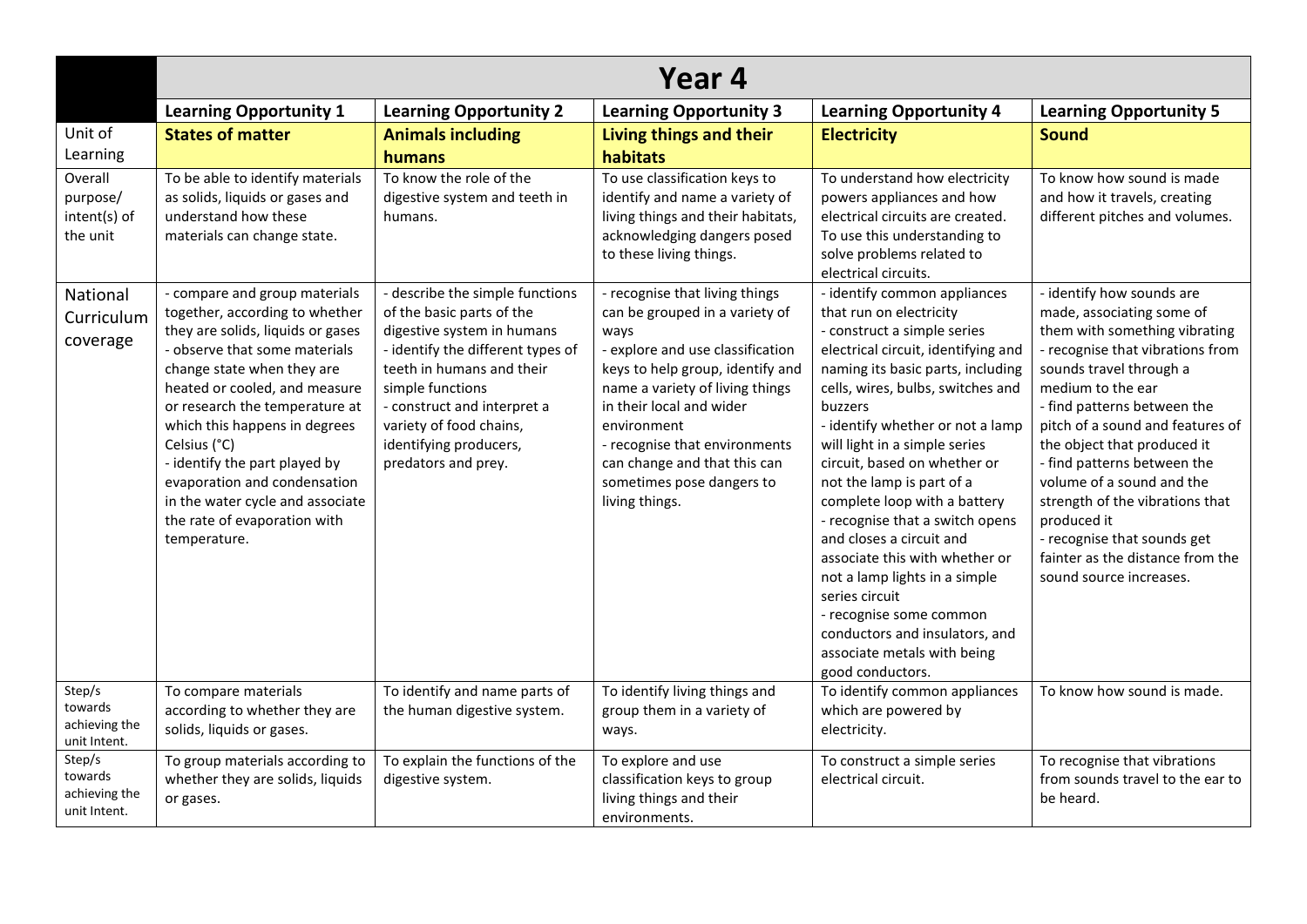| Step/s<br>towards<br>achieving the<br>unit Intent.          | To observe that some materials<br>change state when they are<br>heated or cooled.                                                                                          | To identify the types of teeth<br>and their functions.                                                                                | To investigate habitats and<br>compare them.                                                                            | To identify successful electrical<br>circuits to power a lamp.                                  | To find patterns between the<br>pitch of a sound and features of<br>the object that produced it.             |
|-------------------------------------------------------------|----------------------------------------------------------------------------------------------------------------------------------------------------------------------------|---------------------------------------------------------------------------------------------------------------------------------------|-------------------------------------------------------------------------------------------------------------------------|-------------------------------------------------------------------------------------------------|--------------------------------------------------------------------------------------------------------------|
| Step/s<br>towards<br>achieving the<br>unit Intent.          | To investigate how some<br>materials change state when<br>they are heated or cooled.                                                                                       | To investigate the impact of<br>tooth decay.                                                                                          | To understand how<br>environmental changes can<br>happen.                                                               | To recognise that a switch<br>opens and closes a circuit.                                       | To find patterns between the<br>volume of a sound and the<br>strength of the vibrations that<br>produced it. |
| Step/s<br>towards<br>achieving the<br>unit Intent.          | To understand the role of<br>evaporation and condensation<br>in the water cycle.                                                                                           | To understand the impact of<br>tooth decay.                                                                                           | To understand the impact of<br>environmental changes.                                                                   | To recognise some common<br>conductors and insulators.                                          | To recognise that sounds get<br>fainter as the distance from the<br>sound source increases.                  |
| Step/s<br>towards<br>achieving the<br>unit Intent.          | To investigate the rate of<br>evaporation with temperature.                                                                                                                | To construct and interpret food<br>chains.                                                                                            | To consider how living things<br>and their environments can be<br>protected from changes and<br>danger.                 | To apply knowledge of<br>electrical circuits to fulfil a<br>design requirement.                 | To use knowledge of sound to<br>create different pitches and<br>volumes.                                     |
| Outcome of<br>the learning<br>opportunity                   | I can explain how states of<br>matter change as a result of my<br>investigations.                                                                                          | I can evaluate how to care for<br>human teeth.                                                                                        | I can produce a campaign<br>poster, demonstrating how we<br>can care for living things and<br>their environments.       | I can create my own successful<br>electrical circuit to light up the<br>rooms in a model house. | I can create and play a musical<br>instrument to produce varying<br>pitches and volumes.                     |
| Suggestions for extracurricular opportunities<br>in or out. | We The Curious trip including<br>workshop: link<br><b>Wessex Water education</b><br>opportunity including site visit,<br>school visit or a virtual session:<br><b>link</b> | Online workshop: link<br>We The Curious trip including<br>workshop: link<br>Visit from/virtual meeting with<br>a dentist/dental nurse | Visit/virtual meeting focusing<br>on maintaining habitats (ham<br>hill country park, RSPB Ham<br>Wall, RSPB Swell Wood) | Visit from an electrician<br>Trip to Hinkley Point: link                                        | Visit from/virtual meeting<br>with an audiologist<br>Visit from/virtual meeting with<br>a musician.          |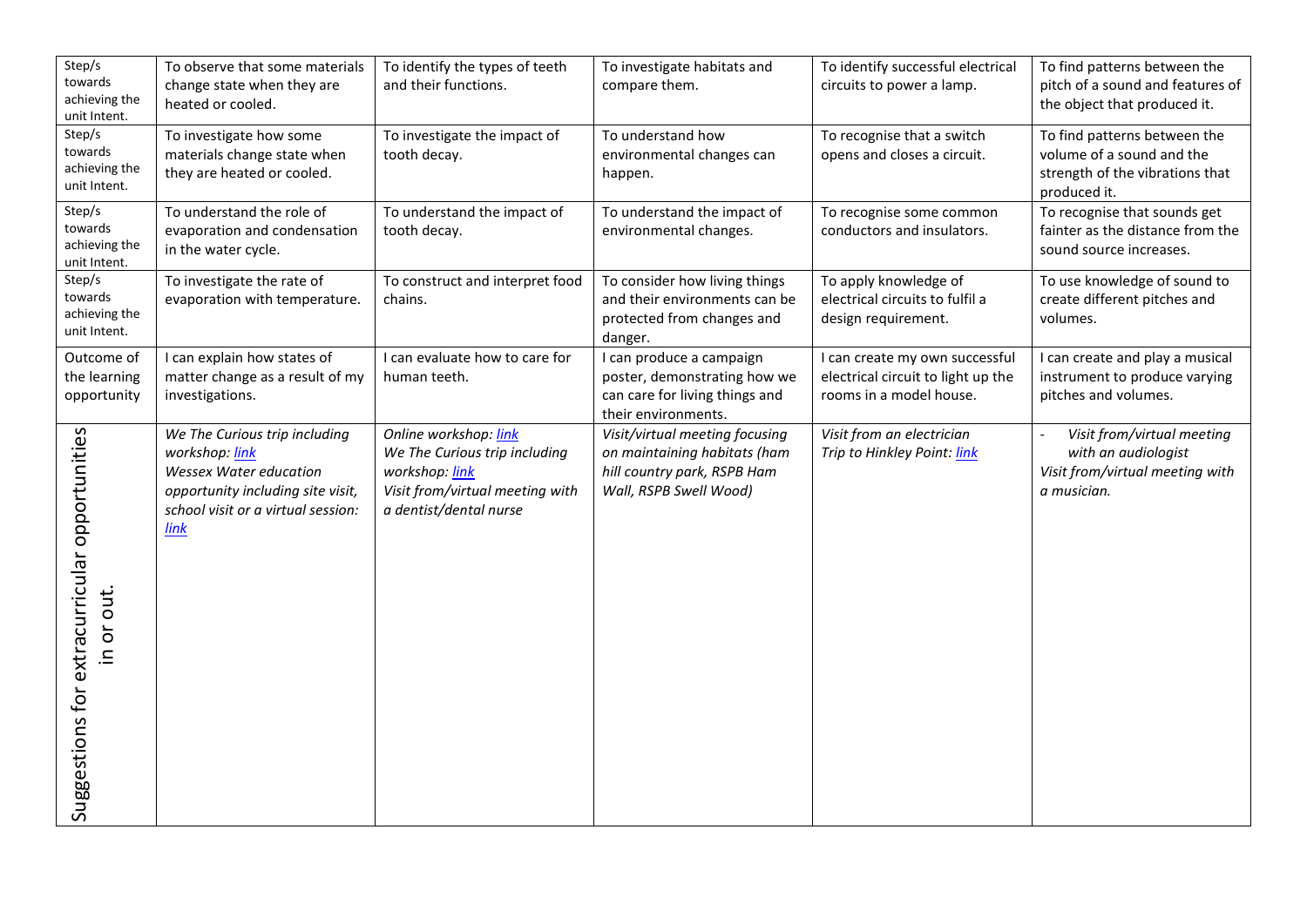|                                                 | Year 5                                                                                                                                                                                                                                                                                                                                                                                                                                                                                                                                                                                                                                                                                                                                                                                                                                                                                                                                                                                                                                      |                                                          |                                                                                                                                                                                      |                                                                                                                                                                                                                                                                                                                                                                                             |                                                                                                                                                                                                                                                                                                                                                                                                                   |  |
|-------------------------------------------------|---------------------------------------------------------------------------------------------------------------------------------------------------------------------------------------------------------------------------------------------------------------------------------------------------------------------------------------------------------------------------------------------------------------------------------------------------------------------------------------------------------------------------------------------------------------------------------------------------------------------------------------------------------------------------------------------------------------------------------------------------------------------------------------------------------------------------------------------------------------------------------------------------------------------------------------------------------------------------------------------------------------------------------------------|----------------------------------------------------------|--------------------------------------------------------------------------------------------------------------------------------------------------------------------------------------|---------------------------------------------------------------------------------------------------------------------------------------------------------------------------------------------------------------------------------------------------------------------------------------------------------------------------------------------------------------------------------------------|-------------------------------------------------------------------------------------------------------------------------------------------------------------------------------------------------------------------------------------------------------------------------------------------------------------------------------------------------------------------------------------------------------------------|--|
|                                                 | <b>Learning Opportunity 1</b>                                                                                                                                                                                                                                                                                                                                                                                                                                                                                                                                                                                                                                                                                                                                                                                                                                                                                                                                                                                                               | <b>Learning Opportunity 1</b>                            | <b>Learning Opportunity 1</b>                                                                                                                                                        | <b>Learning Opportunity 1</b>                                                                                                                                                                                                                                                                                                                                                               | <b>Learning Opportunity 1</b>                                                                                                                                                                                                                                                                                                                                                                                     |  |
| Unit of                                         | <b>Properties and changes of</b>                                                                                                                                                                                                                                                                                                                                                                                                                                                                                                                                                                                                                                                                                                                                                                                                                                                                                                                                                                                                            | <b>Animals including</b>                                 | Living things and their                                                                                                                                                              | <b>Earth and Space</b>                                                                                                                                                                                                                                                                                                                                                                      | <b>Forces</b>                                                                                                                                                                                                                                                                                                                                                                                                     |  |
| Learning                                        | materials                                                                                                                                                                                                                                                                                                                                                                                                                                                                                                                                                                                                                                                                                                                                                                                                                                                                                                                                                                                                                                   | humans                                                   | habitats                                                                                                                                                                             |                                                                                                                                                                                                                                                                                                                                                                                             |                                                                                                                                                                                                                                                                                                                                                                                                                   |  |
| Overall<br>purpose/<br>intent(s) of<br>the unit | To compare and group<br>materials based on their<br>properties and understand that<br>these properties can change -<br>sometimes irreversibly or<br>reversibly.                                                                                                                                                                                                                                                                                                                                                                                                                                                                                                                                                                                                                                                                                                                                                                                                                                                                             | To describe the changes as<br>humans develop to old age. | To describe the differences in<br>life cycles between a variety of<br>living things and understand<br>the life processes of<br>reproduction.                                         | To understand the movement<br>of the earth, sun and moon<br>(within the solar system), and<br>use this to explain day and<br>night.                                                                                                                                                                                                                                                         | To explain the impact/effect of<br>forces including gravity, air<br>resistance, water resistance<br>and friction, as well as<br>understand the use of<br>mechanisms linked to forces.                                                                                                                                                                                                                             |  |
| National<br>Curriculum<br>coverage              | - compare and group together<br>everyday materials on the basis<br>of their properties, including<br>their hardness, solubility,<br>transparency, conductivity<br>(electrical and thermal), and<br>response to magnets<br>- know that some materials will<br>dissolve in liquid to form a<br>solution, and describe how to<br>recover a substance from a<br>solution<br>- use knowledge of solids, liquids<br>and gases to decide how<br>mixtures might be separated,<br>including through filtering,<br>sieving and evaporating<br>- give reasons, based on evidence<br>from comparative and fair tests,<br>for the particular uses of<br>everyday materials, including<br>metals, wood and plastic<br>- demonstrate that dissolving,<br>mixing and changes of state are<br>reversible changes<br>- explain that some changes<br>result in the formation of new<br>materials, and that this kind of<br>change is not usually reversible,<br>including changes associated<br>with burning and the action of<br>acid on bicarbonate of soda. | - describe the changes as<br>humans develop to old age.  | - describe the differences in the<br>life cycles of a mammal, an<br>amphibian, an insect and a bird<br>- describe the life process of<br>reproduction in some plants<br>and animals. | - describe the movement of the<br>Earth, and other planets,<br>relative to the Sun in the solar<br>system<br>- describe the movement of the<br>Moon relative to the Earth<br>- describe the Sun, Earth and<br>Moon as approximately<br>spherical bodies<br>- use the idea of the Earth's<br>rotation to explain day and<br>night and the apparent<br>movement of the sun across<br>the sky. | - explain that unsupported<br>objects fall towards the Earth<br>because of the force of gravity<br>acting between the Earth and<br>the falling object<br>- identify the effects of air<br>resistance, water resistance<br>and friction, that act between<br>moving surfaces<br>- recognise that some<br>mechanisms, including levers,<br>pulleys and gears, allow a<br>smaller force to have a greater<br>effect. |  |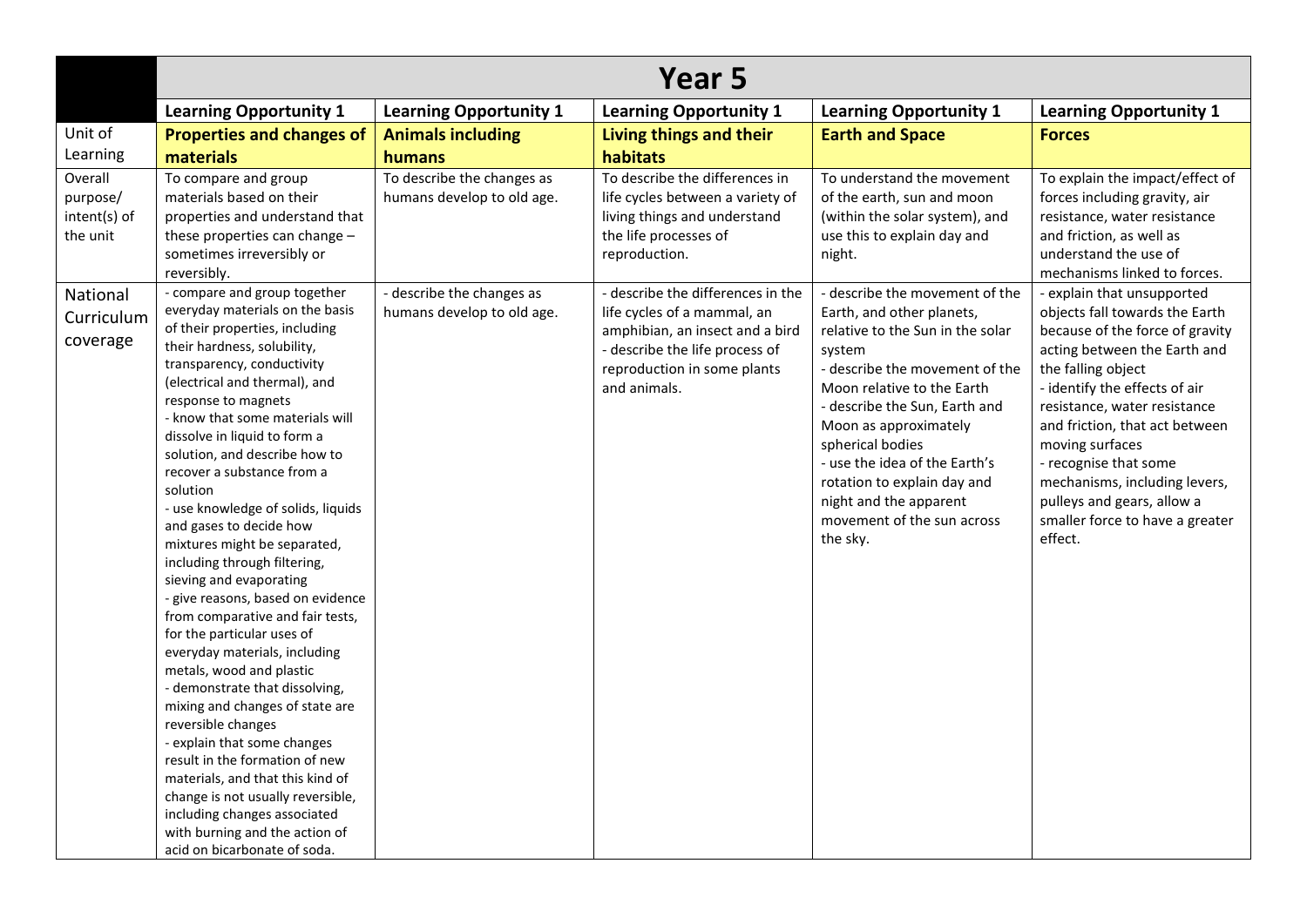| Step/s<br>towards<br>achieving the<br>unit Intent.        | To compare and group together<br>everyday materials on the basis of<br>their properties, including their<br>hardness, solubility, transparency,<br>conductivity (electrical and<br>thermal), and response to<br>magnets. | To know the life cycle of<br>humans.                                                                                                                                                   | To explore reproduction in<br>different plants.                                                                                                                               | To describe the earth, sun and<br>moon as approximately<br>spherical bodies.                           | To understand the effects of<br>gravity and how it was<br>discovered.                                             |
|-----------------------------------------------------------|--------------------------------------------------------------------------------------------------------------------------------------------------------------------------------------------------------------------------|----------------------------------------------------------------------------------------------------------------------------------------------------------------------------------------|-------------------------------------------------------------------------------------------------------------------------------------------------------------------------------|--------------------------------------------------------------------------------------------------------|-------------------------------------------------------------------------------------------------------------------|
| Step/s<br>towards<br>achieving the<br>unit Intent.        | To know that some materials will<br>dissolve in liquid to form a<br>solution, and describe how to<br>recover a substance from a<br>solution.                                                                             | To understand how babies<br>grow and develop.                                                                                                                                          | To investigate reproduction of<br>different plants.                                                                                                                           | To know the names and order<br>of the planets within our solar<br>system.                              | To explore and investigate the<br>force of gravity and understand<br>the relationship between mass<br>and weight. |
| Step/s<br>towards<br>achieving the<br>unit Intent.        | To use knowledge of solids, liquids<br>and gases to decide how mixtures<br>might be separated, including<br>through filtering, sieving and<br>evaporating.                                                               | To understand the changes<br>experienced in puberty and<br>why they occur.                                                                                                             | To know the life cycles of a<br>variety of mammals.                                                                                                                           | To describe the movement of<br>the earth (and other planets),<br>relative to the sun.                  | To explore and investigate the<br>effects of air resistance.                                                      |
| Step/s<br>towards<br>achieving the<br>unit Intent.        | To give reasons, based on evidence<br>from comparative and fair tests,<br>for the particular uses of everyday<br>materials, including metals, wood<br>and plastic.                                                       | To know what changes happen<br>to humans in old age.                                                                                                                                   | To know the life cycle of a bird.                                                                                                                                             | To understand why we have<br>day and night.                                                            | To explore and investigate the<br>effects of water resistance.                                                    |
| Step/s<br>towards<br>achieving the<br>unit Intent.        | To demonstrate that dissolving,<br>mixing and changes of state are<br>reversible changes.                                                                                                                                | To compare the gestation<br>period of humans and other<br>animals.                                                                                                                     | To explore metamorphosis in<br>insects and amphibians,<br>comparing their life cycles.                                                                                        | To understand why different<br>parts of the earth experience<br>night and day at different<br>times.   | To explore and investigate the<br>effects of friction.                                                            |
| Step/s<br>towards<br>achieving the<br>unit Intent.        | To explain that some changes<br>result in the formation of new<br>materials, and that this kind of<br>change is not usually reversible,<br>including changes associated with<br>burning.                                 | To compare the life expectancy<br>of humans and other animals.                                                                                                                         | To compare the life cycles of<br>mammals, insects, amphibians<br>and birds.                                                                                                   | To describe the movement of<br>the moon, relative to the earth.                                        | To explore and design<br>mechanisms.                                                                              |
| Outcome of<br>the learning<br>opportunity                 | I can complete comparative<br>and fair tests to demonstrate<br>my understanding of the<br>properties of materials and<br>how they can change.                                                                            | I can represent the data I have<br>gathered for gestation periods<br>and life expectancies in a clear<br>format to demonstrate the<br>comparisons between humans<br>and other animals. | I can use my knowledge of life<br>cycles and the process of<br>reproduction to create a<br>documentary style description<br>of the life cycles of some<br>animals and plants. | I can create a model of the<br>moon phases using biscuits and<br>explain why the moon phases<br>occur. | I can design my own vehicle of<br>transport, using my knowledge<br>of forces and mechanisms.                      |
| opportunities in or<br>extracurricular<br>Suggestions for | Visit from/virtual meeting with<br>a barista<br>Visit from/virtual meeting with<br>a coal supplier (Darch Coal,<br>Burnham Coal, etc.)                                                                                   | Visit from/virtual meeting with<br>sonographer/ midwife/ carer<br>Visit a local nursing home<br>Visit from/virtual meeting with<br>a zookeeper                                         | Visit from/virtual meeting with<br>a vet/veterinary nurse                                                                                                                     | We The Curious trip including<br>workshop: link<br>Online workshop: link<br>Mobile planetarium: link   | Online workshop: link                                                                                             |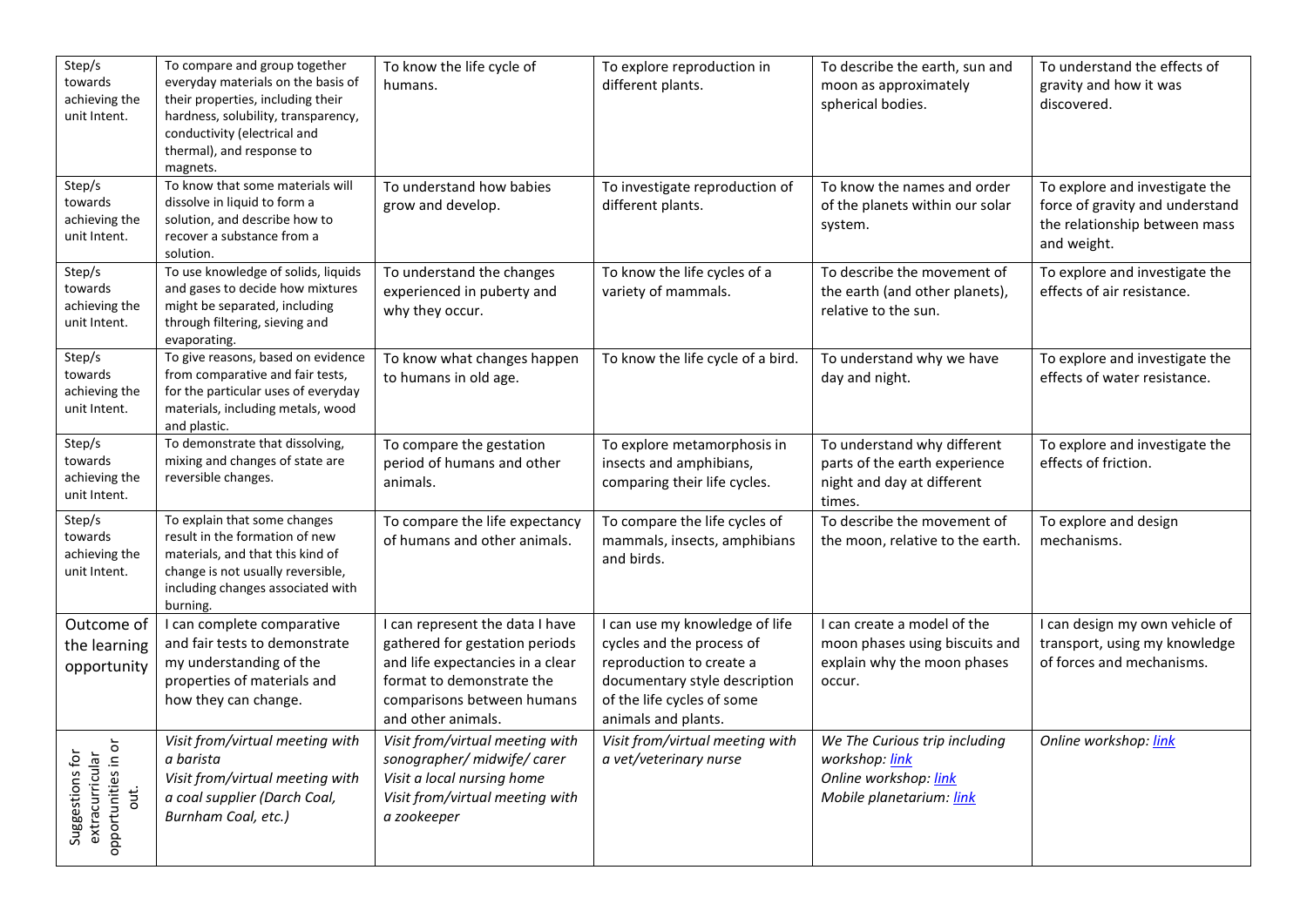|                                                    | Year 6                                                                                                                                                                                                                                                                                                                                                                                                                                                                                |                                                                                                                                                                                                                                                                                                                                                                         |                                                                                                                                                                                                                                                                                                                                                                                                                                                                                                                        |                                                                                                                                                                                                                                                                                                                        |                                                                                                                                                                                                                                                                                                                                                                                                            |  |  |
|----------------------------------------------------|---------------------------------------------------------------------------------------------------------------------------------------------------------------------------------------------------------------------------------------------------------------------------------------------------------------------------------------------------------------------------------------------------------------------------------------------------------------------------------------|-------------------------------------------------------------------------------------------------------------------------------------------------------------------------------------------------------------------------------------------------------------------------------------------------------------------------------------------------------------------------|------------------------------------------------------------------------------------------------------------------------------------------------------------------------------------------------------------------------------------------------------------------------------------------------------------------------------------------------------------------------------------------------------------------------------------------------------------------------------------------------------------------------|------------------------------------------------------------------------------------------------------------------------------------------------------------------------------------------------------------------------------------------------------------------------------------------------------------------------|------------------------------------------------------------------------------------------------------------------------------------------------------------------------------------------------------------------------------------------------------------------------------------------------------------------------------------------------------------------------------------------------------------|--|--|
|                                                    | <b>Learning Opportunity 1</b>                                                                                                                                                                                                                                                                                                                                                                                                                                                         | <b>Learning Opportunity 1</b>                                                                                                                                                                                                                                                                                                                                           | <b>Learning Opportunity 1</b>                                                                                                                                                                                                                                                                                                                                                                                                                                                                                          | <b>Learning Opportunity 1</b>                                                                                                                                                                                                                                                                                          | <b>Learning Opportunity 1</b>                                                                                                                                                                                                                                                                                                                                                                              |  |  |
| Unit of<br>Learning                                | <b>Evolution and inheritance</b>                                                                                                                                                                                                                                                                                                                                                                                                                                                      | <b>Animals including</b><br>humans                                                                                                                                                                                                                                                                                                                                      | <b>Light</b>                                                                                                                                                                                                                                                                                                                                                                                                                                                                                                           | Living things and their<br>habitats                                                                                                                                                                                                                                                                                    | <b>Electricity</b>                                                                                                                                                                                                                                                                                                                                                                                         |  |  |
| Overall<br>purpose/<br>intent(s) of<br>the unit    | To recognise that living things<br>adapt and change over time,<br>and how this may lead to<br>evolution.                                                                                                                                                                                                                                                                                                                                                                              | To understand how the human<br>circulatory system works and<br>recognise the impact of lifestyle<br>on the human body.                                                                                                                                                                                                                                                  | To recognise that light appears<br>to travel in straight lines and<br>how this links to how we see<br>and how shadows are formed.                                                                                                                                                                                                                                                                                                                                                                                      | To be able to classify living<br>things into broad groups and<br>give reasons for doing so.                                                                                                                                                                                                                            | To use recognised symbols to<br>represent simple electrical<br>circuits and explain how<br>variations of circuits can hold<br>impact.                                                                                                                                                                                                                                                                      |  |  |
| National<br>Curriculum<br>coverage                 | - recognise that living things<br>have changed over time and<br>that fossils provide information<br>about living things that<br>inhabited the Earth millions of<br>years ago<br>- recognise that living things<br>produce offspring of the same<br>kind, but normally offspring<br>vary and are not identical to<br>their parents<br>- identify how animals and<br>plants are adapted to suit their<br>environment in different ways<br>and that adaptation may lead<br>to evolution. | - identify and name the main<br>parts of the human circulatory<br>system, and describe the<br>functions of the heart, blood<br>vessels and blood<br>- recognise the impact of diet,<br>exercise, drugs and lifestyle on<br>the way their bodies function<br>- describe the ways in which<br>nutrients and water are<br>transported within animals,<br>including humans. | - recognise that light appears to<br>travel in straight lines<br>- use the idea that light travels<br>in straight lines to explain that<br>objects are seen because they<br>give out or reflect light into the<br>eye<br>- explain that we see things<br>because light travels from light<br>sources to our eyes or from<br>light sources to objects and<br>then to our eyes<br>- use the idea that light travels<br>in straight lines to explain why<br>shadows have the same shape<br>as the objects that cast them. | - describe how living things are<br>classified into broad groups<br>according to common<br>observable characteristics and<br>based on similarities and<br>differences, including micro-<br>organisms, plants and animals<br>- give reasons for classifying<br>plants and animals based on<br>specific characteristics. | - associate the brightness of a<br>lamp or the volume of a buzzer<br>with the number and voltage of<br>cells used in the circuit<br>- compare and give reasons for<br>variations in how components<br>function, including the<br>brightness of bulbs, the<br>loudness of buzzers and the<br>on/off position of switches<br>- use recognised symbols when<br>representing a simple circuit in<br>a diagram. |  |  |
| Step/s<br>towards<br>achieving the<br>unit Intent. | To understand the key ideas of<br>the theory of evolution.                                                                                                                                                                                                                                                                                                                                                                                                                            | To identify and name the parts<br>of the human circulatory<br>system.                                                                                                                                                                                                                                                                                                   | To recognise that light travels in<br>straight lines from sources into<br>our eyes, sometimes via an<br>object.                                                                                                                                                                                                                                                                                                                                                                                                        | To give reasons for classifying<br>animals and plants based on<br>their similarities and<br>differences.                                                                                                                                                                                                               | To understand the history of<br>electricity.                                                                                                                                                                                                                                                                                                                                                               |  |  |
| Step/s<br>towards<br>achieving the<br>unit Intent. | To recognise that fossils<br>provide information to support<br>evolution.                                                                                                                                                                                                                                                                                                                                                                                                             | To describe the functions of the<br>main parts of the circulatory<br>system.                                                                                                                                                                                                                                                                                            | To explore how mirrors reflect<br>light.                                                                                                                                                                                                                                                                                                                                                                                                                                                                               | To explore how living things are<br>classified into groups.                                                                                                                                                                                                                                                            | To use recognised symbols to<br>represent a simple circuit in a<br>diagram.                                                                                                                                                                                                                                                                                                                                |  |  |
| Step/s<br>towards<br>achieving the<br>unit Intent. | To know how human beings<br>have evolved.                                                                                                                                                                                                                                                                                                                                                                                                                                             | To explain how water and<br>nutrients are transported<br>around the body.                                                                                                                                                                                                                                                                                               | To investigate how the<br>direction in which light travels<br>can be changed.                                                                                                                                                                                                                                                                                                                                                                                                                                          | To identify the characteristics<br>of different types of animals.                                                                                                                                                                                                                                                      | To explore the impact of<br>different voltages within simple<br>circuits.                                                                                                                                                                                                                                                                                                                                  |  |  |
| Step/s<br>towards<br>achieving the<br>unit Intent. | To understand the concept of<br>inheritance.                                                                                                                                                                                                                                                                                                                                                                                                                                          | To describe how diet and<br>exercise impact the human<br>body.                                                                                                                                                                                                                                                                                                          | To investigate how a prism<br>changes a ray of light.                                                                                                                                                                                                                                                                                                                                                                                                                                                                  | To understand and describe<br>microorganisms.                                                                                                                                                                                                                                                                          | To investigate how variations of<br>components can impact the<br>brightness of a bulb.                                                                                                                                                                                                                                                                                                                     |  |  |